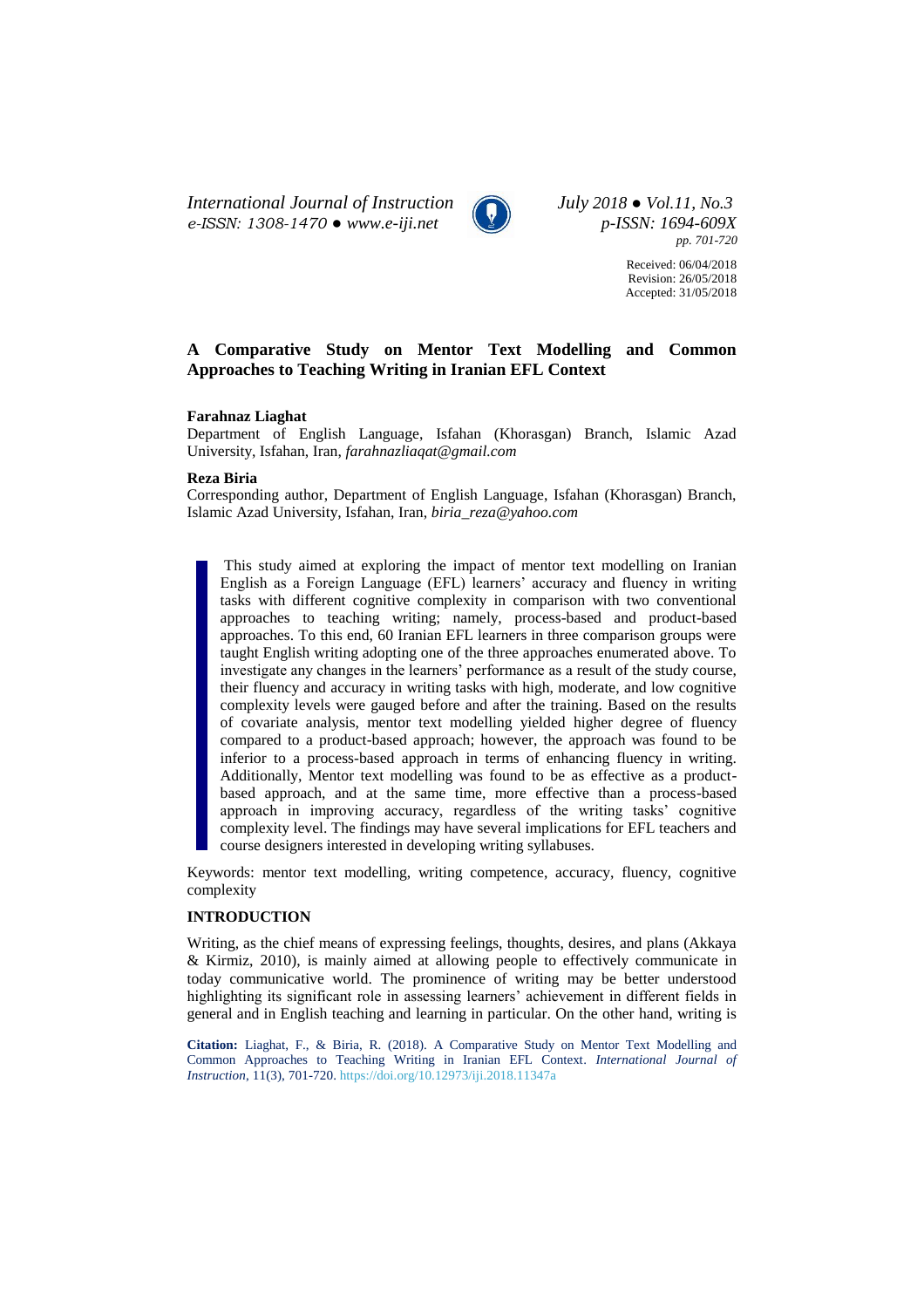perceived by both native and non-native learners as the most challenging learning skill (Graham et al., 2005; Jahin & Idrees, 2012). Requiring a continuous interaction between growing knowledge and production, writing requires a high level of productive language control (Luchini, 2010). Writing could become even more demanding in EFL contexts like Iran where university classes and remedial courses in English language institutes are the only opportunities students are provided with.

Given the prominent role of writing in language learning, a large number of researchers have sought to constantly improve ideas specifically related to EFL/ESL writing instruction over the past few decades. Assuming writing as a broad range of activities from the mechanical act of writing down to the highly complex act of composing (Spigelman & Grobman, 2005), arriving at a strong consensus about the quality as well as quantity of writing instruction seems to be inconceivable, however. Among various approaches put forth for teaching writing, process and product approaches have dominated EFL/ESL writing classrooms over the last twenty years (H. Hashemnezhad  $\&$ N. Hashemnezhad, 2012). Given the deficiency of the process and product approaches in placing simultaneous emphasis on both writing product and process, in recent years, an attempt is made to develop an alternative approach to teaching writing, namely, mentor text modeling. The approach actually relies upon the interplay between learners, mentor texts, and instructor to support English communication in EFL/ESL classrooms increasing teacher-student cooperation, teacher-student feedback, mediation, and collaboration.

This paper reports on a study into how mentor text modelling approach affect learners' accuracy and fluency in comparison with the more conventional approaches to teaching writing (i.e., process-based and product-based). Given the significant effect of writing tasks' cognitive complexity on learners' writing performance (Hamp-Lyons & Mathias, 1994; Robinson, 2001), one pedagogical challenge would be determining whether or not the efficacy of different approaches to teaching writing could be acknowledged for writing tasks enjoying various levels of cognitive complexity. Accordingly, unlike the previous research explored the complexity of a task as a criteria to be taken into account in designing and sequencing writing courses' syllabus to facilitate maximum learning (e.g., Ellis, 2003, 2008; Nunan, 1999; Robinson, 2001, 2007), the current study aimed at determining whether manipulation of writing tasks in terms of cognitive complexity may contribute to different writing performance after being exposed to various writing instruction based on the approaches under investigation. This research paper, therefore, attempts to answer the following research questions.

- 1. Does mentor text modeling yield better writing performance in terms of accuracy in writing tasks with different levels of cognitive complexity in comparison with the conventional approaches to teaching writing (i.e., process-based and product-based approaches)?
- 2. Does mentor text modeling have any significant superiority over the conventional approaches to teaching writing in terms of fluency of tasks with different levels of cognitive complexity?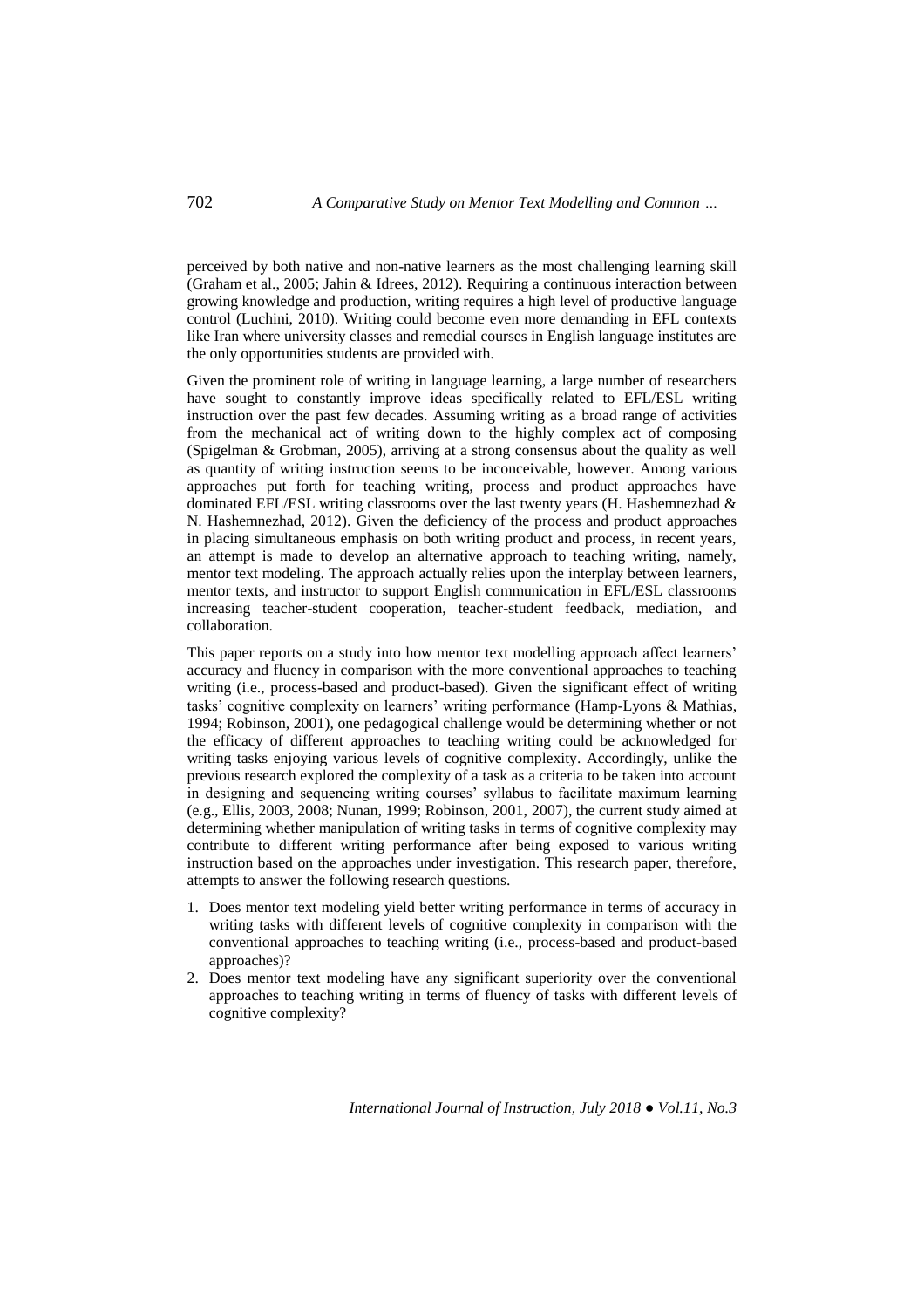### **CONTEXT AND REVIEW OF THE LITERATURE**

The following sections presents a short report of the literature on the approaches under investigation in the current research study.

## **Common Approaches to Teaching Writing in EFL Contexts**

For effective writing in EFL/ ESL classrooms, where according to Silvia (1993) organizing written materials present several difficulties for learners, research on different approaches to teaching EFL/ESL writing has grown dramatically over the last 50 years. To adopt any approach to teaching writing, as maintained by Spigelman and Grobman (2005), a variety of issues such as students' characteristics, writing assignments, and curriculum or syllabus should be taken into account. As claimed by Hasan and Akhand (2010), product approach, process approach, and genre-based approach are the major types of writing approaches in ESL/EFL contexts. Similarly, Mosayebnazhad and Assadi Aidinlou (2015) referred to product-focused, processfocused, and genre-based approaches as the most prevalent approaches to teaching writing in EFL contexts such as Iran.

## *Product-based approach*

A product-based approach, variously known as "the controlled-to-free approach", "thetext-based approach" and "the guided composition" (Raimes, 1983; Silva, 1990), engages learners in writing employing four successive steps including presentation of writing rules, demonstration of a model text, involving learners in writing based on the model text, and correction of the learners' final product (Kroll ,1990). Relying on learners' prior knowledge of words and grammatical structures, a product-based approach mainly focuses on the ultimate written product coherence and grammatical accuracy (Nunan, 1999). Notwithstanding the efficacy of product-based approach in enhancing writing competence by raising learners' grammatical and syntactical awareness in writing (Tangpermpoon, 2008), the approach suffers from a number of disadvantages as well. Disregarding strategies, techniques, and processes which are involved in writing is assumed to be the chief drawback of the approach. (Kroll, 1990). Additionally, as asserted by Shahrokhi Mehr (2017), a product-based approach leads students to follow a number of fixed patterns, regardless of the socio-cultural factors involved in creating a written text. Moreover, although the approach is basically centered on modeling, the role of model texts in the approach is often limited to a teaching tool acting as the source of feedback to students (Saeidi & Sahebkheir, 2011).

#### *Process-based approach*

According to Matsuda (2003), the notion of writing as process was introduced to L2 studies by Zamel (1982). Unlike the product-based approach which encourages students to write activating their syntactic, lexicon, and discourse repertoire, the process-based approach emphasizes the steps involved in drafting and redrafting a text (Nunan, 1999). The process-based approach is seen by several scholars (e.g., Sutikno, 2008; Sarhadi, 2015) to be more effective than the product based approach, inasmuch as it allows learners to explore and develop personal approach to writing. Nonetheless, the opponent of the approach often refer to the lack of a good model as its key drawback. According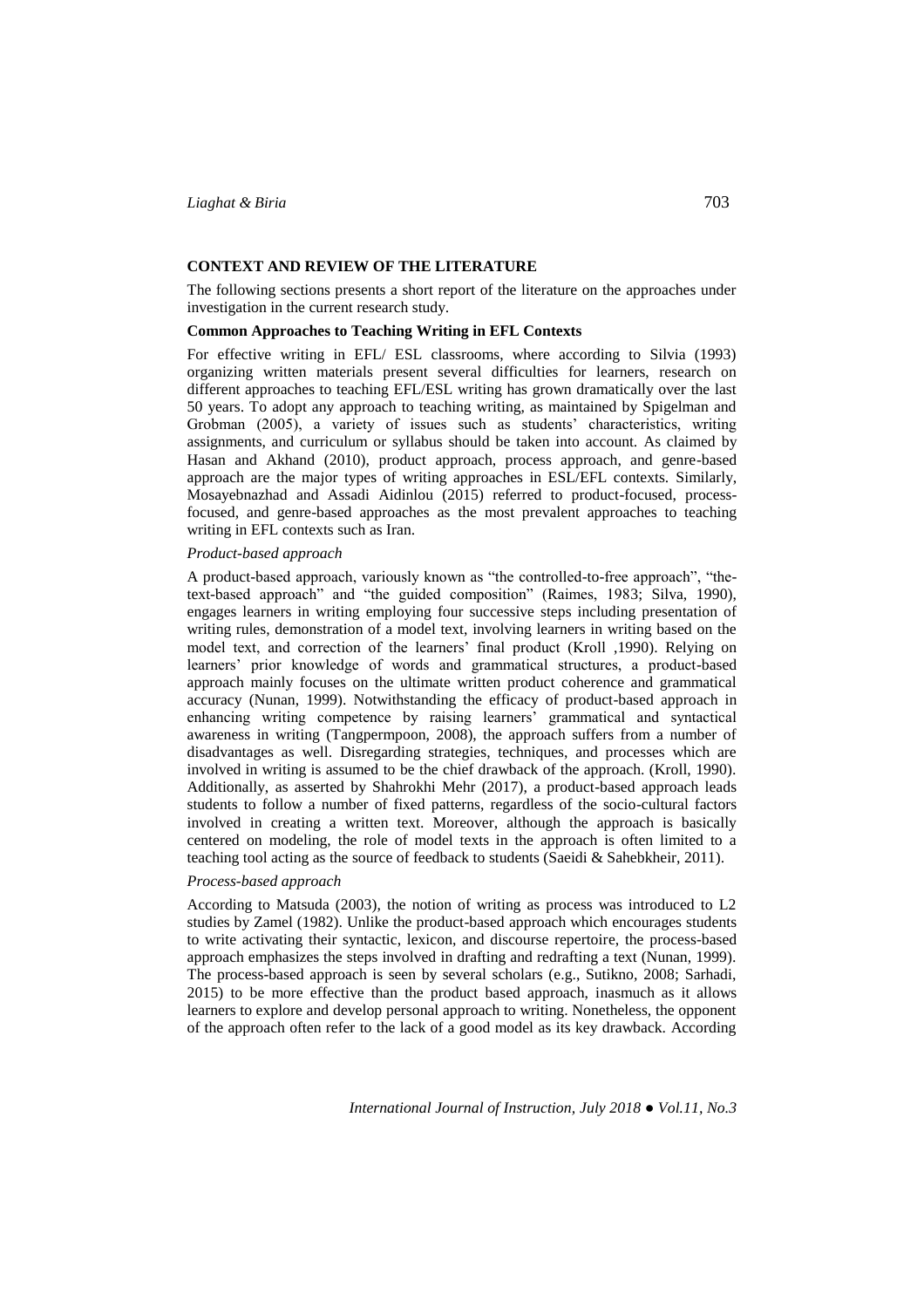to Torghabeh et al. (2010), model can lighten the burden of devising content on learners to some degree. Moreover, as asserted by Reppen (1995), a process approach to writing is often unsuccessful in attaching appropriate importance to written form and, as a result, causes writers to craft inaccurate product in terms of the proper use of language. Additionally, a number of practitioners (e.g., Rollinson, 2005) wonder how such a timeconsuming approach demanding the employment of various pre-writing, writing, and post-writing activities can be suited to the time constraints experiencing in real setting.

## *Mentor text modelling approach*

According to Winston (1987), mentor text modelling approach owes its origin to Christensen's (1967) study on the work of professional writers. Having tried to discover essential elements of professional writers' craft analysing different linguistic units (i.e., paragraphs, sentences, and words) in terms of style and structure, Christensen (1967) came to a conclusion that if students are exposed to professionally written texts along with the close guidance of instructors, they can craft texts which approximate to those of the professionals in terms of various features such as complexity, depth, and sophistication. This finding supported the theories underling mentor text modelling approach such as meticulous reading of mentor texts and decontextualizing such texts prior to writing. Adopting a mentor text modelling approach to teaching writing, therefore, EFL/ESL learners are instructed how to imitate mentor text for learning new ways to improve their writing competence. Mentor text modelling, as an approach which is based on socio-affective strategies in language learning and teaching realm, emphasizes interaction and cooperation between learners through pair/group work in order to reduce learners' stress, as well as learning them how to write a piece of accurate and fluent writing (Trejo, 2014).

### **Cognitive Complexity Levels in Writing**

Task complexity, which is generally defined by Robinson (2001) as "the result of the attentional, memory, reasoning, and other information processing demands imposed by the structure of the task to the language learner" (p. 29), involves different dimensions such as *code complexity, cognitive complexity,* and *context dependency.* To provide a more specific definition, some scholars (e.g., Gilabert et al., 2009; Robinson, 2001) described task complexity as the level of variability that any particular learner experiences while performing different tasks. There are, however, other scholars (e.g., Ellis, 2003) who confined the scope of task complexity to a particular task's degree of difficulty. Cognitive complexity, which is referred to differences in intrinsic cognitive processing demands of tasks, is an index of within-learner variation in successfully completing any two tasks (Robinson, 2007).

To date, various models are proposed to categorize different levels of cognitive complexity. The most important models of task complexity are Bloom's Taxonomy (Bloom, 2001), the Depth of Knowledge (DOK) Model (Webb, 1997), and the Triadic Framework of Task Complexity (Robinson, 2005). Among the three models enumerated above, the DOK model is mainly concerned with analysing the cognitive expectation demanded by standards, curricular activities, and assessment tasks. An adapted version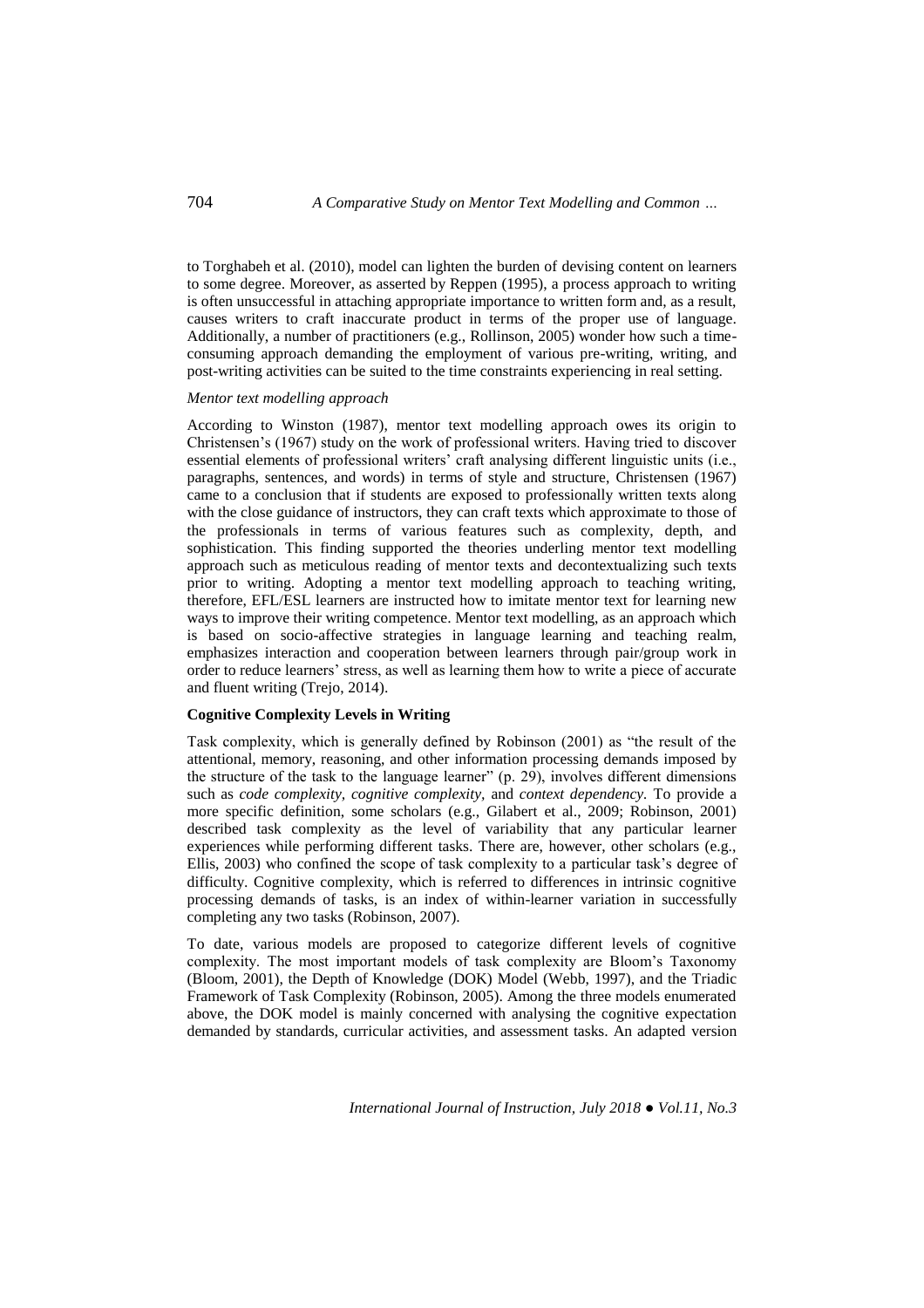of the DOK model proposed an increasing taxonomy in terms of cognitive complexity including four levels; recall, basic application of concepts and skills, strategic thinking, and extended thinking and complex reasoning (Webb, 1997)

## *Accuracy and Fluency in EFL Writing*

According to Skehan (1996), a common approach to determining the success of ESL/ EFL learners in writing skill would be examining accuracy and fluency of their production. Accuracy as a linguistic feature of writing performance is broadly concerned with the absence of grammatical, morphological, spelling, and punctuation errors in written texts (Polio, 2001), whereas fluency, as defined by Wolfe-Quintero et al. (1998), is "a measure of the sheer number of words or structure units a writer is able to include in his/her writing within a particular period of time" (p. 25). In simpler terms, fluency is a feature manifesting a writer's ability to generate language production, but accuracy is an indicator of a writer's ability to produce error free grammatical structures (Shahrokhi Mehr, 2017).

#### **Empirical Background**

Notwithstanding the plentitude of studies on each of the three approaches under investigation (e.g., Bayat, 2014; Balakrishnan, 2010; Jouzdani et al., 2015; Sakoda, 2008; Kane, 2012; Saeidi & Shabkheir, 2011), no research, to the best of the researcher's knowledge, has been carried out to compare the efficacy of the three approaches in improving different linguistic components such as accuracy and fluency in writing tasks with different cognitive complexity levels. Nonetheless, as a similar attempt to recognize the most effective approach to teaching writing in an Iranian context, N. Hasheminezhad and H. Hasheminezhad (2012) performed a comparative study on product, process, and post-process approaches. The findings of their study revealed that although post-process approach did not show any significant priorities over process approach in terms of improving the learners' writing ability, both process and post-process approaches indicated significant priority over product approach. Similarly, to reach a balanced approach to be used instead of either product-based or processbased approaches, Gholami Pasand and Bazarmaj Haghi (2013) carried out a study on process-product approach and concluded that the use of an incomplete model text in such an approach to writing has a positive impact on EFL learners' accuracy in writing.

#### **METHOD**

The methodology elaborates on the research design, the participants' characteristics, the essential instruments and materials used to administer the treatment.

#### **Operational Definitions of the Study Variables**

This section reports the operational definitions of the conceptual variables.

*Cognitive complexity level (CCL).* To discern the alignment of the low, moderate, and high cognitive demands in writing, a modification of the Webb's (1997) DOK model was adopted. To this end, the two first levels in DOK model (i.e., 'recall' and 'basic application of skills and concepts') were considered as *low* CCL, whereas the other two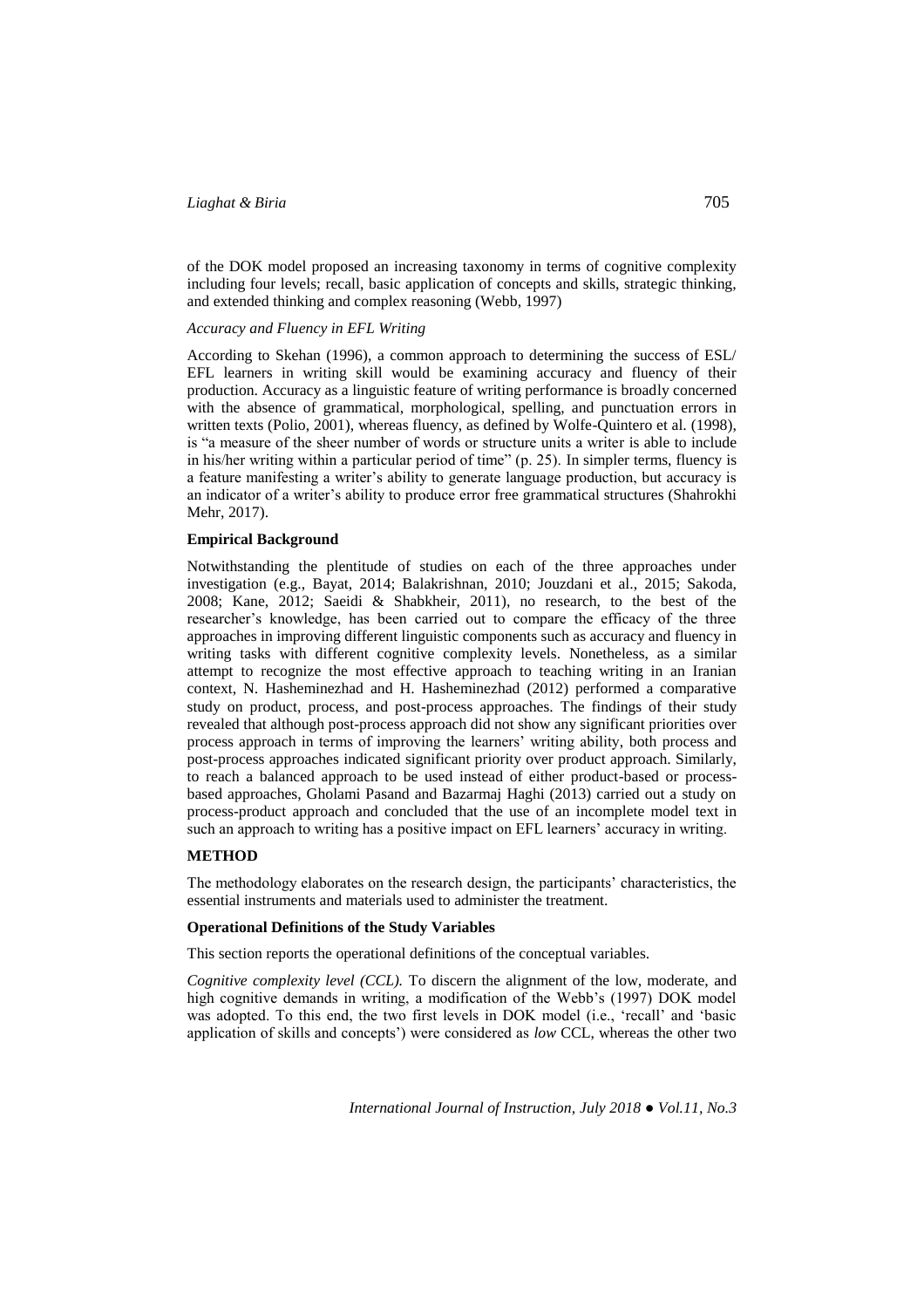levels (i.e., 'strategic thinking' and 'extended thinking and complex reasoning') were referred to as *moderate* and *high* CCL, respectively. Admitting that cognitive demands in writing increase incrementally from independent writing to integrated writing, and finally, to analytical writing, the researcher operationalized the independent, integrated, and analytical tasks as writing tasks with low, moderate, and high CCL, respectively.

*Mentor texts.* Being inspired by the working definition of mentor texts, the sample essays written by the most qualified test takers (rated by ETS using a score of 6 out of 6 for GRE tasks and a score of 5 out of 5 with regard to TOEFL tasks) were used as the mentor texts.

*Accuracy.* In agreement with what has been operationalized in a vast body of task-based research on different writing qualities (e.g., Ahmadian & Tavakoli, 2011; Yuan & Ellis, 2003), the present study used the ratio of error-free T-units to total T-units (EFT/T) to judge the learners writing in terms of accuracy. Following the view expressed by Ellis and Yuan (2003), the term "error" was operationalized as any deviation in syntax, morphology, and lexical choice.

*Fluency.* Admitting to Wolf-Quintero et al. (1998) that 'text length' is more valid than the other fluency measures such as total number of T-units or clauses, the total number of words used in each essay was considered as the working definition in measuring fluency.

## **Participants**

The participant sample of the study was comprised of 30 male and 30 female EFL learners from Jahad Daneshgahy Institute, Tehran university branch. Employing convenience sampling method, the participants were selected from among Iranian candidates of IELTS, TOEFL, and GRE tests. The participants' English proficiency was estimated to be at upper intermediate to advanced level based on the results of a placement test administered by the institute prior to the study course. Nevertheless, a quick version of the Oxford Placement Test (QPT) was administered to all the participants and the results were used in forming three homogeneous groups, each containing 20 EFL learners. The groups were then randomly assigned to three comparison groups called mentor-based, product-based, and process-based group.

## **Instruments**

#### *Quick placement test (QPT)*

The QPT (second version), a quick version of the Oxford Placement Test (OPT), including 60 multiple-choice questions was used in the current study to judge learners' English proficiency. The reliability index of the test evaluated using K-R21 formula was found to be acceptable (.79).

# *TOFEL iBT practice tests of written English*

Two different TOEFL iBT practice tests of written English, extracted from the actual TOEFL corpus, served as the pre-test and post-test in the current study. Every TOEFL iBT practice test contained two different writing tasks, namely, independent task and integrated task. The independent writing task required the participants to write an essay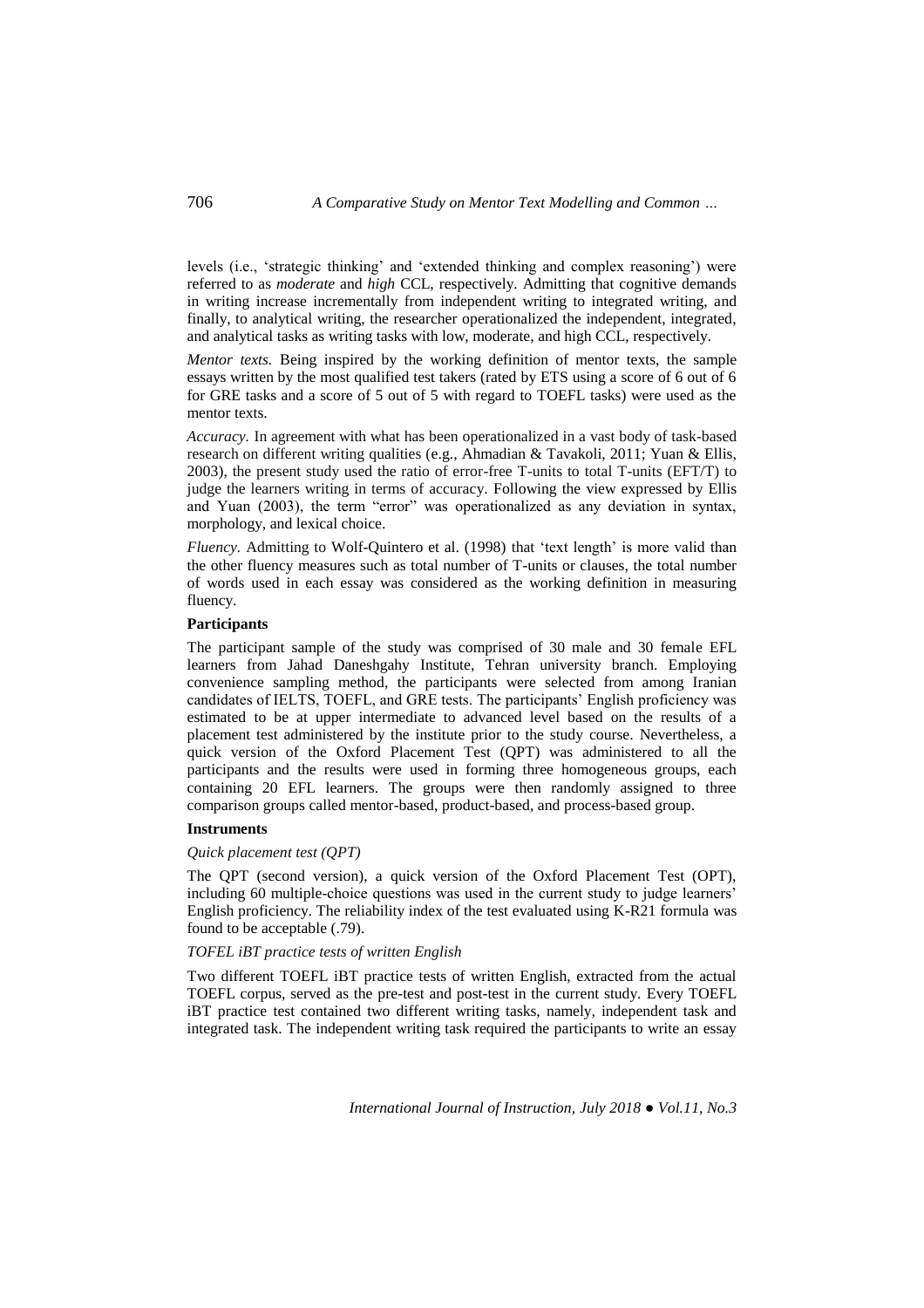on a specific topic in 30 minutes. In the integrated task, however, the participants had 3 minutes to read a passage on an academic topic. Being allowed to take notes, the participants, then, listened to a lecture excerpt. They, finally, were to write in response to what they had read and heard in 20 minutes. Given the vast body of research carried out to investigate the reliability and comparability of TOEFL iBT Scores (see *TOEFL iBT Research Insight*, published by ETS) the validity and reliability of the tests are selfevident

#### *GRE analytical writing practice tests*

In addition to the TOEFL independent and integrated writing tasks, two analytical writing practice tasks, selected from the GRE test corpus, examined the participants' analytical writing and critical thinking skills before and after the study course. The analytical writing measure included two separately timed (30 minutes for each task) analytical writing tasks, namely, analyse an Issue and Analyse an Argument. The Analyse an Issue task assessed the participants' critical thinking ability, as well as examining the way they express their thoughts about a topic of general interest in writing. The Analyse an Argument task, on the other hand, assessed the participants' ability to understand, analyse, and evaluate arguments according to specific instruction.

## **Materials**

The core instructional materials of the study were comprised of six writing tasks including two independent and two integrated TOEFL iBT writing practice tasks as well as two GRE analytical writing (both argument and issue) practice tasks. To maximize the input authenticity, all writing tasks were chosen from the two latest corpus of TOEFL and GRE real tests, namely *Official TOEFL iBT Tests* (Volume 1, Second Edition) and *The Official Guide to the GRE revised General Test*.

#### **Procedure**

To guarantee the homogeneity of the study groups in terms of English proficiency, the QPT was administered to the participants and the results were utilized to form three comparison groups, each containing 10 male and 10 female learners. As the initial step toward administering the study treatment, all the participants were pretested on both the TOEFL writing practice tasks (independent and integrated) as well as the GRE analytical writing tasks (issue and argument). Subsequently, two raters (the researcher and a specialist in linguistics) analysed the participants' writings evaluating the fluency and accuracy measures. The strong correlation between scores evaluated by the two raters (fluency:  $r = .732$ ,  $p < .01$ ; accuracy:  $r = .776$ ,  $p < .01$ ) indicated an acceptable degree of inter-rater agreement. Having been pretested in writing proficiency, the participants of the three groups received over 26 hours of instruction during an 11-week course on advanced writing. Being exposed to the same authentic language input (a total of six writing tasks with different levels of cognitive complexity), each of the three groups received writing instruction based on one of the three approaches under investigation as the following.

#### *Product-based writing instruction*

As the first stage of the instruction, a model text representing a sample of the target writing task was read to the class. Having highlighted the important features, the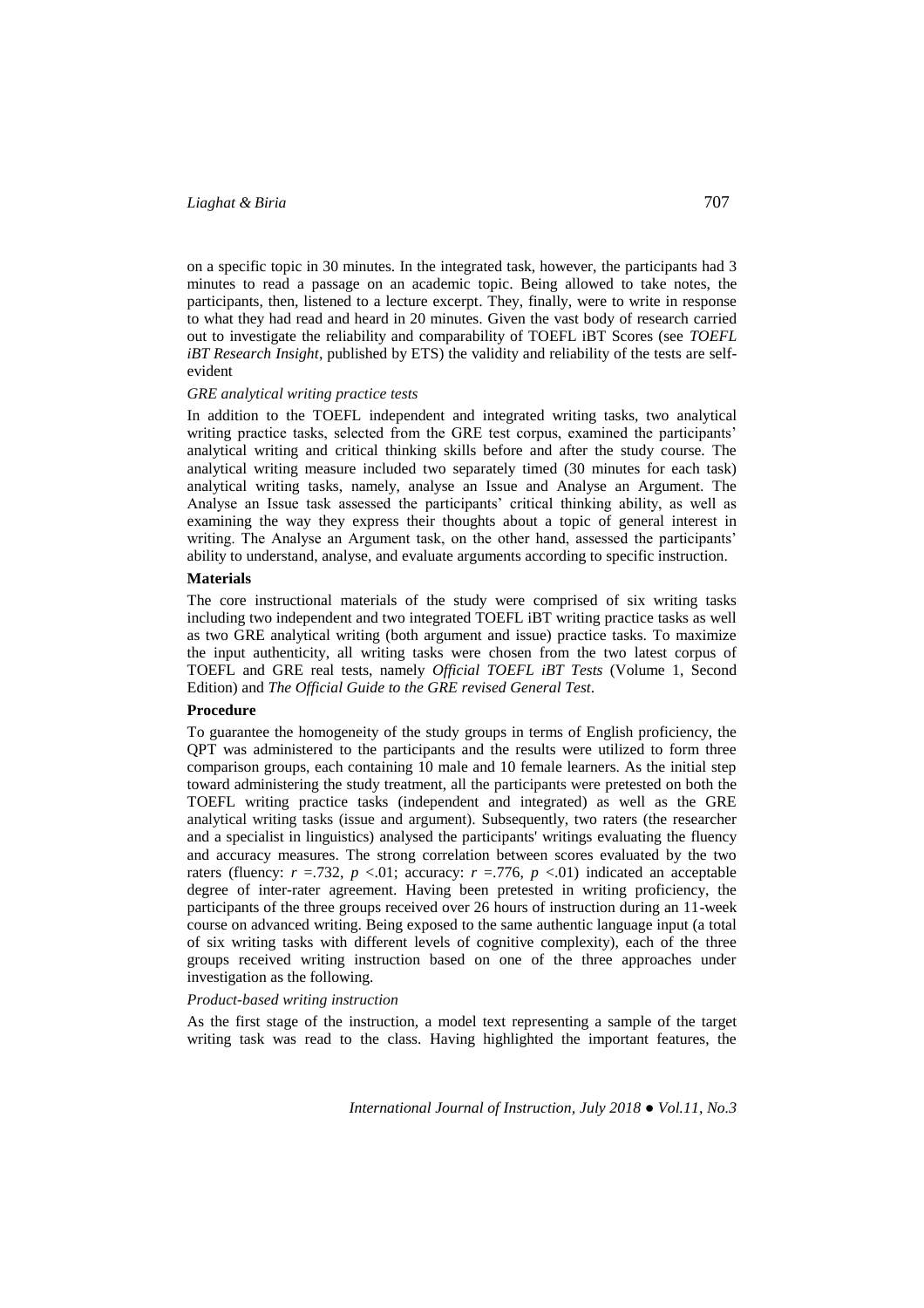instructor embarked to teach the language structure, lexicon, and general strategies required to accomplish the task. After devoting a couple of sessions to teaching grammar, vocabulary items, and conventions required to do the writing task, the learners commenced writing their essays exploiting what they have learned. Having analysed the learners' ultimate productions, the instructor rated the writings assigning a letter grade to each one, as well as making a brief comment about the required revisions.

#### *Process-based writing instruction*

The learners of the process-based group were initially divided into five small groups, each containing four learners. The instructor began every session brainstorming the learners' ideas about the overall purpose and structure of the target writing task. Subsequently, the learners were required to write the first draft of the task in groups. After completion of the initial drafts, the learners in each group were asked to exchange their texts with their partners, so that every learner in the group was reader of one of her/his team-mate's work. Finally, the drafts were returned and modifications were made based upon peer feedback and the final draft was written by every learner in groups. The final copies were then exchanged within the groups for proofreading and making the final comments on the essays' edition.

#### *Writing instruction based on mentor text modelling*

The learners of the mentor-based group were provided with a mentor text at the commencement of training. Subsequently, they were asked to meticulously read the text both individually and in collaborative groups. The instructor then read the text aloud and periodically stopped and highlighted specific elements such as transitional phrases, important vocabulary words, and statistics that reinforced the author's argument (if any). During the instruction, the instructor highlighted how the author used a variety of writing features including punctuation for emphasis (i.e., bullet points), word choice (i.e., idioms, jargons, and expressions), and transitional words (first, second, finally) to support his/her claims. Having fully analyzed the mentor text, the instructor tried to lay the foundations for learners' active engagement asking specific questions such as "What does this sentence do?" and "How did the writer shift the text's rhetoric?". The instructor then invited the learners to discuss their thoughts and ideas about the mentor text. Afterwards, the learners were required to do the writing task by themselves. Having accomplished the writing task, the learners spent a short period of time sharing their writing with the class. Finally, the instructor sought to elicit the learners' opinion on how successful were the essay in emulating the quality of the mentor text through learner-instructor conferences.

After completing the study treatment, the post-tests assessed any changes in the learners' writing proficiency as the results of the study course.

#### **FINDINGS**

This part sought to compare three approaches to teaching writing.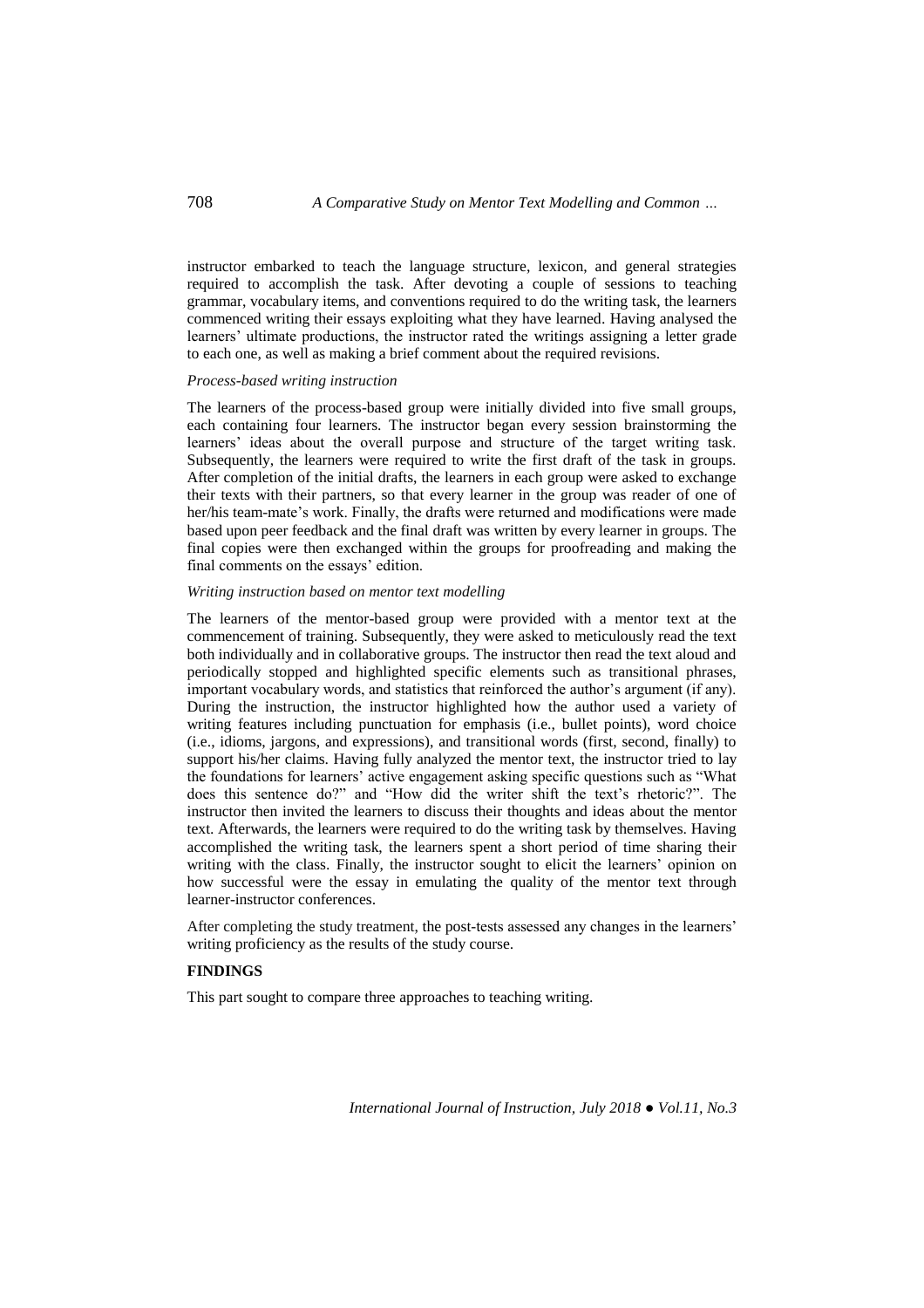### **Results Related to the First Research Question**

To explore whether there is any significant difference between the three study groups in terms of accuracy in writing tasks with different CCL, the learners' accuracy scores were initially estimated calculating the ratio of error free T-units to the total number of Tunits per text. Table 1 displays the descriptive statistics of the learners' pre-test and post-test accuracy scores, with a potential range of 0 to 1, in the three study groups.

## Table 1

Descriptive Statistics of the Pre-test and Post-test Accuracy Scores in the Three Study **Groups** 

| <b>CCL</b>             | Group         | Variable               | N  | Min  | Max  | Mean | SD                                                                                                                                                                                                                                                                                                                |          | Kurtosis |
|------------------------|---------------|------------------------|----|------|------|------|-------------------------------------------------------------------------------------------------------------------------------------------------------------------------------------------------------------------------------------------------------------------------------------------------------------------|----------|----------|
|                        | Mentor-based  | <b>Pretest Scores</b>  | 20 | .493 | .661 | .588 | .044                                                                                                                                                                                                                                                                                                              | $-.404$  | $-.226$  |
|                        |               | <b>Posttest Scores</b> | 20 | .543 | .705 | .621 | .047                                                                                                                                                                                                                                                                                                              | $-.035$  | $-1.007$ |
|                        |               | <b>Pretest Scores</b>  | 20 | .454 | .694 | .603 | .059                                                                                                                                                                                                                                                                                                              | $-868$   | .569     |
|                        | Product-based | <b>Posttest Scores</b> | 20 | .532 | .749 | .641 | .057                                                                                                                                                                                                                                                                                                              | $-124$   | $-.612$  |
|                        |               | <b>Pretest Scores</b>  | 20 | .421 | .691 | .596 | .066                                                                                                                                                                                                                                                                                                              | $-.870$  | 1.043    |
|                        | Process-based | <b>Posttest Scores</b> | 20 | .454 | .694 | .600 | .061                                                                                                                                                                                                                                                                                                              | $-418$   | .322     |
|                        | Mentor-based  | <b>Pretest Scores</b>  | 20 | .533 | .783 | .655 | <b>Skewness</b><br>.115<br>.076<br>.000<br>.077<br>.063<br>$-.300$<br>.140<br>.058<br>$-152$<br>.071<br>$-.056$<br>.005<br>.064<br>.368<br>.273<br>.062<br>$-313$<br>.073<br>$-.146$<br>$-.062$<br>.066<br>$-926$<br>.040<br>.063<br>.103<br>.065<br>$-.048$<br>$-161$<br>.647<br>.063<br>$-.382$<br>.076<br>.061 |          | $-1.083$ |
|                        |               | <b>Posttest Scores</b> | 20 | .543 | .800 | .674 |                                                                                                                                                                                                                                                                                                                   | $-1.044$ |          |
| High<br>Moderate<br>Δw |               | <b>Pretest Scores</b>  | 20 | .560 | .800 | .688 |                                                                                                                                                                                                                                                                                                                   |          |          |
|                        | Product-based | <b>Posttest Scores</b> | 20 | .596 | .821 | .705 |                                                                                                                                                                                                                                                                                                                   |          |          |
|                        | Process-based | <b>Pretest Scores</b>  | 20 | .533 | .800 | .669 |                                                                                                                                                                                                                                                                                                                   |          |          |
|                        |               | <b>Posttest Scores</b> | 20 | .560 | .800 | .672 |                                                                                                                                                                                                                                                                                                                   |          |          |
|                        | Mentor-based  | <b>Pretest Scores</b>  | 20 | .500 | .800 | .658 |                                                                                                                                                                                                                                                                                                                   |          |          |
|                        |               | <b>Posttest Scores</b> | 20 | .571 | .800 | .689 |                                                                                                                                                                                                                                                                                                                   |          |          |
|                        |               | <b>Pretest Scores</b>  | 20 | .571 | .846 | .696 |                                                                                                                                                                                                                                                                                                                   |          | 1.068    |
|                        | Product-based | <b>Posttest Scores</b> | 20 | .603 | .857 | .725 |                                                                                                                                                                                                                                                                                                                   |          |          |
|                        |               | <b>Pretest Scores</b>  | 20 | .543 | .818 | .688 |                                                                                                                                                                                                                                                                                                                   |          |          |
|                        | Process-based | <b>Posttest Scores</b> | 20 | .562 | .821 | .697 |                                                                                                                                                                                                                                                                                                                   |          |          |

As displayed in Table 1, the skewness and kurtosis values for all the pre-test and posttest scores were fairly small and fell within the range of +/- 2, implying the normality of the data sets' distribution on a descriptive level (Tabachnick & Fidell, 2007). Considering all three levels of cognitive complexity, the detailed comparison of the learners' performance on the pre and post-test measures showed a substantial increase from the pre-test to the post-test in both the mentor-based and product-based groups; however, the amount of improvement in the process-based group was quiet infinitesimal. The results also testified to a conspicuous difference between the learners' degree of accuracy in writing tasks with different CCL, suggesting that the learners' accuracy in writing correlated negatively with tasks' CCL.

A two-way analysis of covariance (ANCOVA) examined whether there was a significant main effect for the different approaches to teaching writing as well as investigating the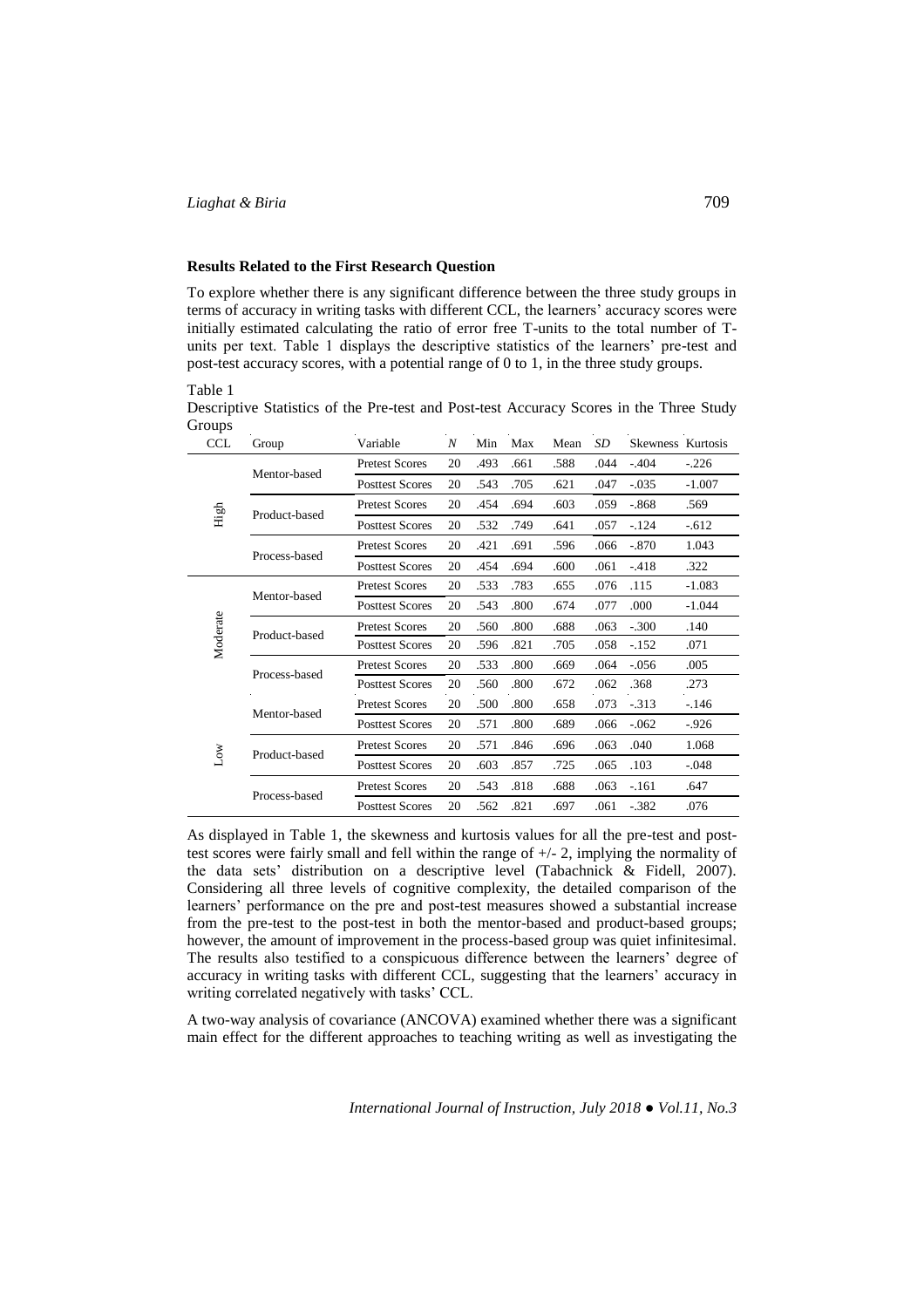significance of the interaction effect between the approaches and the tasks' CCL. Before performing the main analysis, however, all the fundamental assumptions underlying a two-way ANCOVA including normality, homogeneity of variances, and homogeneity of regression slopes were checked and no violation was witnessed.

Table 2 displays the results of the two-way ANCOVA performed on the accuracy scores in the three study groups. According to the results in Table 2, the group's effect on the posttest accuracy scores was statistically significant,  $F(2, 170) = 13.688$ ,  $p < .001$ . In other words, the difference between the three groups in terms of the posttest accuracy scores was found to be statistically significant after controlling for the potential differences between them at the outset of the course (the pretest scores). Moreover, the effect size value ( $\eta^2$  = .139) indicated that approximately 14% of the variance in the learners' final performance could be explained by the approach adopted to teaching writing. In addition, the interaction between the treatment and CCL was not statistically significant,  $F(4, 170) = .875$ ,  $p = .480$ . That is, the treatments' effect was not dependent on the writing tasks' CCL.

Table 2 Results of ANCOVA on the Accuracy Scores in the Three Study Groups

| Source                | Type III Sum of | df  | Mean Square $F$ |         | Sig. | Partial Eta |
|-----------------------|-----------------|-----|-----------------|---------|------|-------------|
|                       | Squares         |     |                 |         |      | Squared     |
| Corrected Model       | .813            | 9   | .090            | 133.419 | .000 | .876        |
| Intercept             | .016            |     | .016            | 23.124  | .000 | .120        |
| <b>Pretest Scores</b> | .542            |     | .542            | 800.539 | .000 | .825        |
| <b>CCL</b>            | .003            | 2   | .002            | 2.502   | .085 | .029        |
| Groups                | .019            | 2   | .009            | 13.688  | .000 | .139        |
| $CCL * Groups$        | .002            | 4   | .001            | .875    | .480 | .020        |
| Error                 | .115            | 170 | .001            |         |      |             |
| Total                 | 81.649          | 180 |                 |         |      |             |
| Corrected Total       | .929            | 179 |                 |         |      |             |

Given the significance difference between the three study groups in terms of accuracy, Table 3 shows the results of Bonferroni corrected post-hoc comparisons to determine the location of the difference based on the estimated marginal means.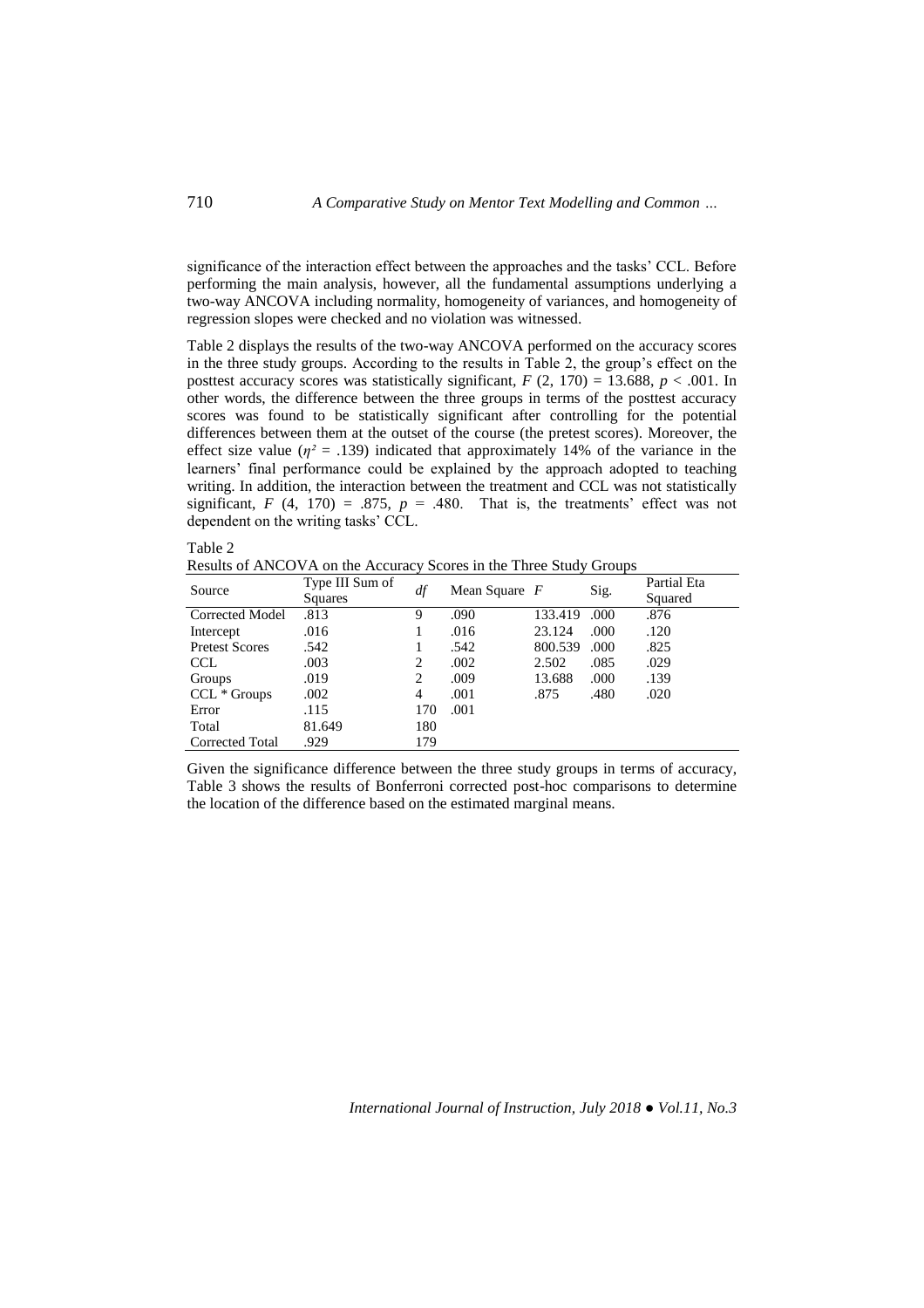| Table 3                                                                           |
|-----------------------------------------------------------------------------------|
| Pairwise Comparison between the Three Groups based on the Accuracy Marginal Means |

| (I) groups    | (J) groups    | Mean<br><b>Difference</b> | Std.<br>Error | Sig.  | 95% Confidence Interval for<br><b>Difference</b> |             |  |
|---------------|---------------|---------------------------|---------------|-------|--------------------------------------------------|-------------|--|
|               |               | (I-J)                     |               |       | Lower Bound                                      | Upper Bound |  |
| Mentor-based  | Product-based | $-.004$                   | .005          | 1.000 | $-.015$                                          | .008        |  |
|               | Process-based | .019                      | .005          | .000  | .008                                             | .031        |  |
| Product-based | Mentor-based  | .004                      | .005          | 1.000 | $-.008$                                          | .015        |  |
|               | Process-based | .023                      | .005          | .000  | .012                                             | .035        |  |
| Process-based | Mentor-based  | $-.019$                   | .005          | .000  | $-.031$                                          | $-.008$     |  |
|               | Product-based | $-.023$                   | .005          | .000  | $-.035$                                          | $-.012$     |  |

As Table 3 displays, there was a significant difference between the mentor-based and process-based groups  $(p < .001)$ . The difference between the process-based and productbased groups was found to be significant as well  $(p < .001)$ . The only non-significant difference was found between the mentor-based and product-based groups ( $p = 1.000$ ).

#### **Results Related to the Second Research Question**

Table 4 displays the descriptive statistics of the learners' fluency scores (i.e., the average number of words written in the given time span) for writing tasks with different CCL.

#### Table 4

Descriptive Statistics of the Pre- and Post-test Fluency Scores in the Three Study Groups

|                                                                         | CCL Group   | Variable               | N  | Min | Max | Mean   | SD    | <b>Skewness</b> | Kurtosis |
|-------------------------------------------------------------------------|-------------|------------------------|----|-----|-----|--------|-------|-----------------|----------|
|                                                                         | Mentor-     | <b>Pretest Scores</b>  | 20 | 521 | 705 | 626.85 | 60.73 | $-.302$         | $-1.184$ |
|                                                                         | based       | <b>Posttest Scores</b> | 20 | 540 | 731 | 637.05 | 58.33 | $-.258$         | $-953$   |
|                                                                         | Product-    | <b>Pretest Scores</b>  | 20 | 510 | 702 | 602.95 | 71.29 | .017            | $-1.644$ |
| High                                                                    | based       | <b>Posttest Scores</b> | 20 | 502 | 701 | 603.65 | 67.08 | .059            | $-1.425$ |
|                                                                         | Process-    | <b>Pretest Scores</b>  | 20 | 519 | 717 | 638.15 | 72.12 | $-.597$         | $-1.404$ |
|                                                                         | based       | <b>Posttest Scores</b> | 20 | 532 | 768 | 657.50 | 74.14 | $-.544$         | $-1.219$ |
| Mentor-<br>based<br>Moderate<br>Product -<br>based<br>Process-<br>based |             | <b>Pretest Scores</b>  | 20 | 143 | 232 | 184.80 | 27.29 | $-.111$         | $-1.219$ |
|                                                                         |             | <b>Posttest Scores</b> | 20 | 139 | 239 | 190.25 | 29.03 | $-179$          | $-1.251$ |
|                                                                         |             | <b>Pretest Scores</b>  | 20 | 133 | 233 | 183.35 | 29.66 | $-.009$         | $-.834$  |
|                                                                         |             | <b>Posttest Scores</b> | 20 | 145 | 232 | 184.55 | 26.87 | .169            | $-955$   |
|                                                                         |             | <b>Pretest Scores</b>  | 20 | 132 | 241 | 185.60 | 31.71 | .116            | $-.728$  |
|                                                                         |             | <b>Posttest Scores</b> | 20 | 143 | 244 | 195.35 | 29.27 | $-.033$         | $-.566$  |
| Mentor-                                                                 |             | <b>Pretest Scores</b>  | 20 | 284 | 378 | 321.80 | 24.42 | .911            | .226     |
|                                                                         | based       | <b>Posttest Scores</b> | 20 | 299 | 389 | 328.80 | 21.49 | 1.335           | 1.869    |
| Δw                                                                      | $Product -$ | <b>Pretest Scores</b>  | 20 | 288 | 361 | 320.70 | 23.05 | .528            | $-0.772$ |
|                                                                         | based       | <b>Posttest Scores</b> | 20 | 265 | 369 | 319.30 | 25.96 | .074            | .060     |
|                                                                         | Process-    | <b>Pretest Scores</b>  | 20 | 273 | 385 | 335.50 | 32.03 | $-.130$         | -.997    |
|                                                                         | based       | <b>Posttest Scores</b> | 20 | 292 | 389 | 348.85 | 28.43 | $-.409$         | $-.718$  |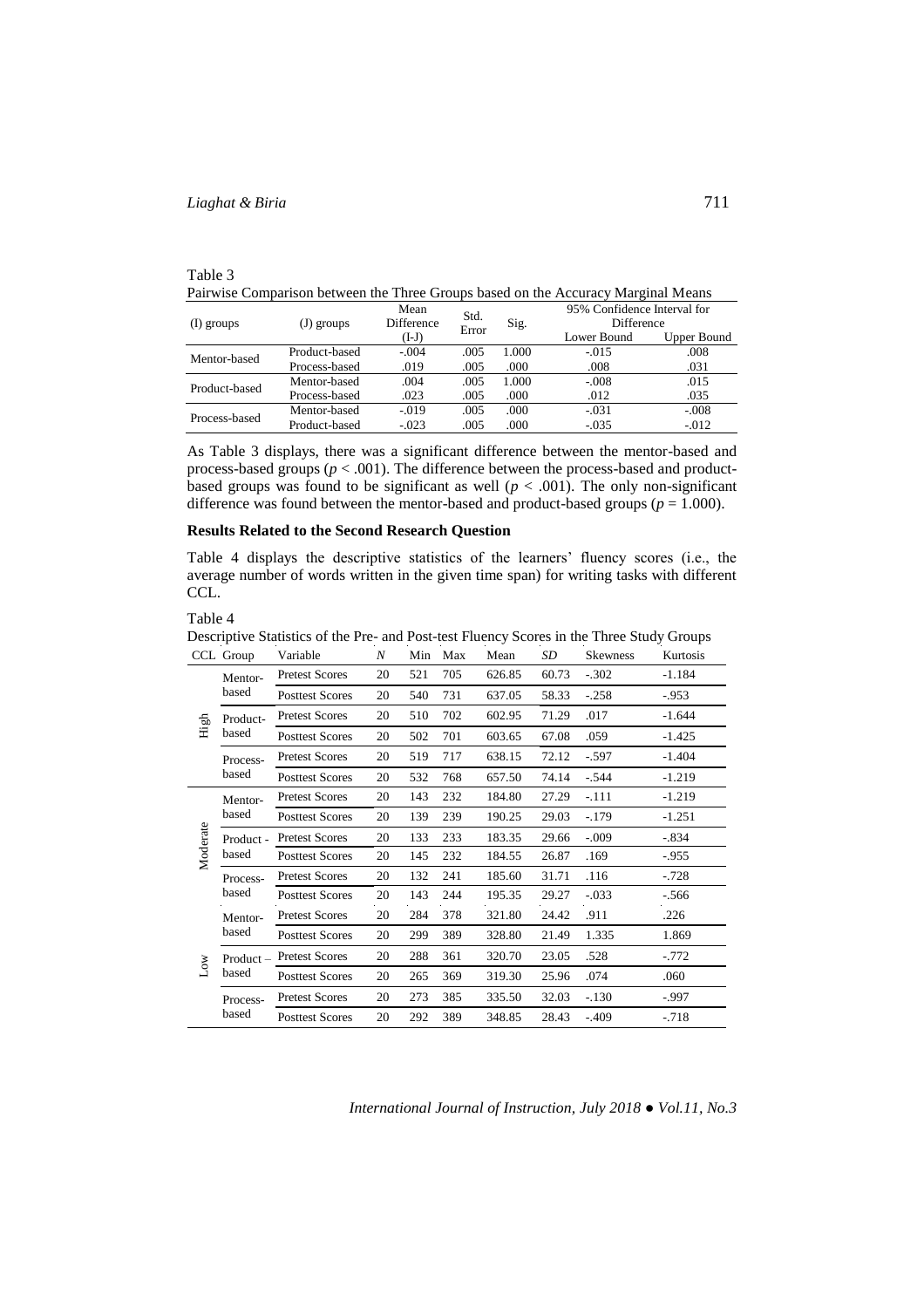As displayed in Table 4, in all three levels of cognitive complexity, the fluency scores improved from the pre-test to the post-test measure in the process-based and mentorbased groups; however, the difference between the pre-test and the post-test mean scores seemed to be inconspicuous regarding the product-based group. It is worth mentioning that the difference in fluency scores between the three CCL is completely acceptable, inasmuch as tasks with different CCL required the learners to produce texts in different time spans and with different word limits.

A two-way ANCOVA was conducted to compare the effect of using the three approaches to teaching writing on the participants' post-test fluency achievements, while simultaneously controlling for the pre-test differences as the covariate in the analysis. The main ANCOVA results are summarized in Table 5 below.

Table 5 Results of ANCOVA on the Fluency Scores in the Three Study Groups

| Source                        | Type III Sum         |     | Mean       | F        |      | Partial Eta |
|-------------------------------|----------------------|-----|------------|----------|------|-------------|
|                               | $d\!f$<br>of Squares |     | Square     |          | Sig. | Squared     |
| Corrected Model               | 6455579.536          | 9   | 717286.615 | 4833.597 | .000 | .996        |
| Intercept                     | 2629.768             |     | 2629.768   | 17.721   | .000 | .094        |
| <b>Pretest Fluency Scores</b> | 357117.025           |     | 357117.025 | 2406.513 | .000 | .934        |
| <b>CCL</b>                    | 2146.276             | 2   | 1073.138   | 7.232    | .001 | .078        |
| Groups                        | 6671.738             | 2   | 3335.869   | 22.480   | .000 | .209        |
| $CCL * Groups$                | 770.480              | 4   | 192.620    | 1.298    | .273 | .030        |
| Error                         | 25227.325            | 170 | 148.396    |          |      |             |
| Total                         | 33226797.000         | 180 |            |          |      |             |
| Corrected Total               | 6480806.861          | 179 |            |          |      |             |

The ANCOVA results in Table 5 demonstrated a significant main effect for the Group variable,  $F(2, 170) = 22.480$ ,  $p < 0.001$ . Additionally, the Partial Eta Squared value ( $n^2$ ) = .209) implied that approximately 21% of the variance in the post-test fluency scores would be attributed to the approach adopted to teaching writing. Moreover, there was a statistically non-significant interaction between the tasks' CCL and different approaches to teaching writing,  $F(4, 170) = 1.298$ ,  $p = 273$ , indicating that the difference between the three groups in terms of fluency was not dependent on the tasks' level of cognitive complexity.

Table 6 shows the results of Bonferroni corrected post-hoc comparisons to determine the location of the difference between the three groups in terms of fluency.

| Pairwise Comparison between the Three Groups based on Estimated Marginal Means |               |                 |                              |             |                                        |          |  |  |  |
|--------------------------------------------------------------------------------|---------------|-----------------|------------------------------|-------------|----------------------------------------|----------|--|--|--|
|                                                                                |               | Mean Difference | Std.                         |             | 95% Confidence Interval for Difference |          |  |  |  |
| (I) groups                                                                     | $J)$ groups   | $(I-J)$         | Sig.<br>Error<br>Lower Bound | Upper Bound |                                        |          |  |  |  |
| Mentor-                                                                        | Product-based | 7.221           | 2.234                        | .004        | 1.819                                  | 12.622   |  |  |  |
| based                                                                          | Process-based | $-7.853$        | 2.227                        | .002        | $-13.238$                              | $-2.467$ |  |  |  |
| Product-                                                                       | Mentor-based  | $-7.221$        | 2.234                        | .004        | $-12.622$                              | $-1.819$ |  |  |  |
| based                                                                          | Process-based | $-15.073$       | 2.249                        | .000        | $-20.510$                              | $-9.636$ |  |  |  |
| Process-                                                                       | Mentor-based  | 7.853           | 2.227                        | .002        | 2.467                                  | 13.238   |  |  |  |
| based                                                                          | Product-based | 15.073          | 2.249                        | .000        | 9.636                                  | 20.510   |  |  |  |

#### Table 6

Pairwise Comparison between the Three Groups based on Estimated Marginal Means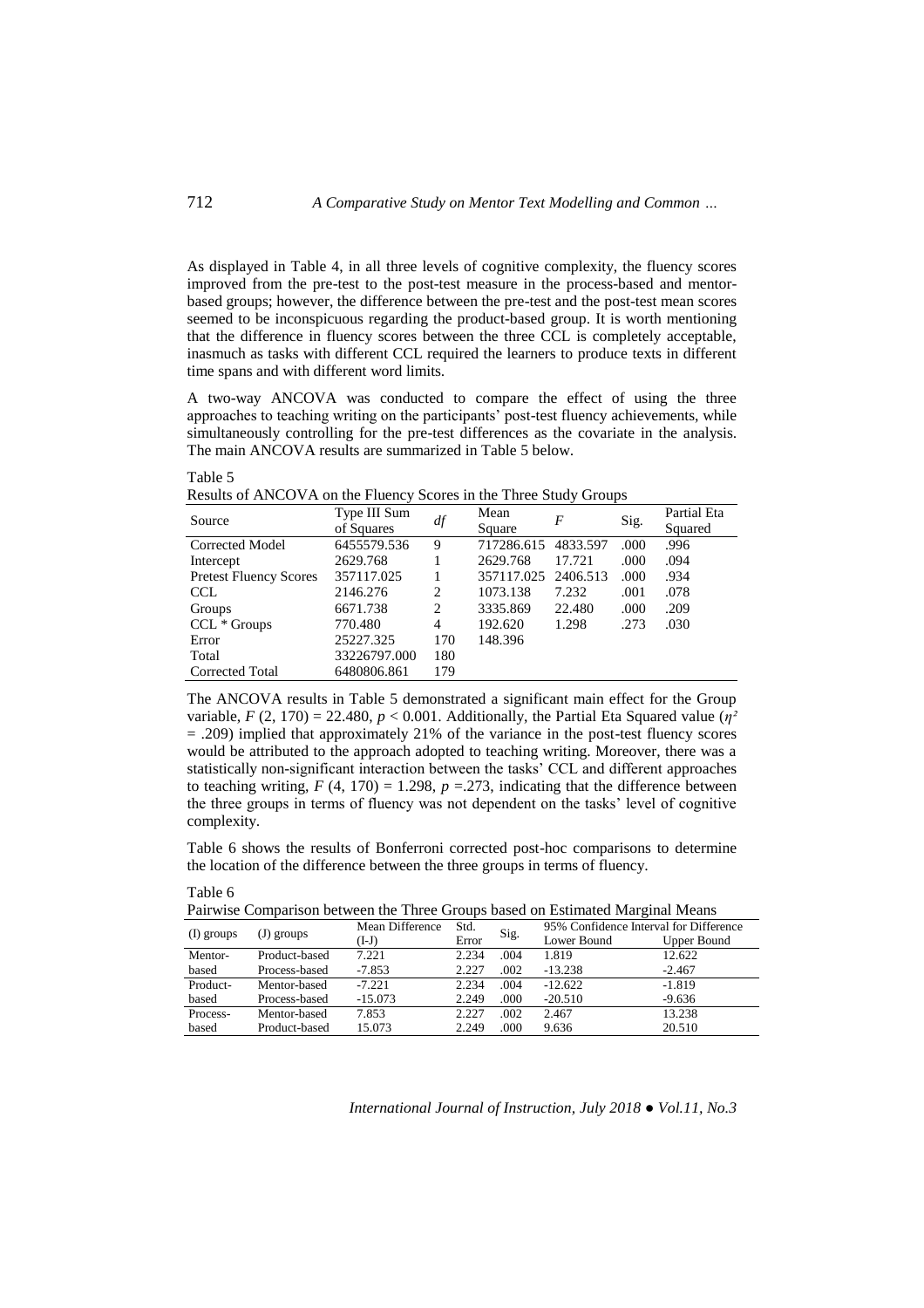As shown in Table 6, there were significant differences between the mentor-based and process-based groups ( $p < .05$ ), the mentor-based and product-based groups ( $p < .05$ ), and the product-based and process-based groups ( $p < .001$ ).

#### **DISCUSSION**

This section includes a comprehensive discussion interpreting the study's key findings in relation to the results reported in the previous literature.

#### **Discussing the Findings Related to the First Research Question**

Based on the results of quantitative analysis of the data, mentor text modelling was found to be as effective as product-based approach in enhancing the learners' accuracy in writing tasks with different CCL. In addition, both mentor text modelling and product-based approach were found to be more effective than process-based approach in improving the learners' accuracy in writing tasks with different CCL. In other words, among the three different approaches investigated in the current study (i.e., productbased, process-based, and mentor text modelling), mentor text modelling and product based approach were proved to be superior to a process-based approach in terms of improving accuracy in writing, regardless of the writing tasks' level of cognitive complexity. In general, the findings certified the view often expressed by scholars that the employment of a product-based approach yields an accurate written craft putting particular emphasis on accuracy of final product in terms of grammatical structure (e.g., Balakrishnan, 2010; Jouzdani et.al., 2015; Sakoda, 2008; Sarhady, 2015; Sun, 2009).

The capability of mentor text modelling and product-based approaches to improve accuracy could be attributed to the similar principles underlying the two approaches. As defined earlier, both the approaches promote the idea of utilizing well-structured models to enhance learners' writing proficiency; however, the model texts took an active role in the former but a passive role in the latter. According to Gholami Pasand and Bazarmaj Haghi's (2013), the employment of model texts in a process-product approach to teaching writing would enhance writing accuracy. The finding also substantiated Saeidi and Sahebkheir's (2011) claim that using model essays affect EFL learners' writing performance in terms of accuracy. Another similarity between the two approaches is being much more teacher-centered compared to a process-based approach which is basically student-centered (Sakoda, 2008).

The efficacy of mentor text modelling approach in improving the learners' accuracy, as revealed in the current study, backed up the results obtained by Kane (2012) who investigated the impact of a mentor text inquiry approach to narrative writing instruction on attitude, self-efficacy, and writing performance of fourth grade students in an urban elementary school. Employing a multiple case study design, she concluded that most of the students improved in the areas of language structure, conventions, and organization, as well as improving in terms of self-efficacy as a result of benefiting from mentor text modelling.

In another phase, the quantitative analysis of the data indicated that the superiority of both mentor text modelling and product-based approach over process-based approach in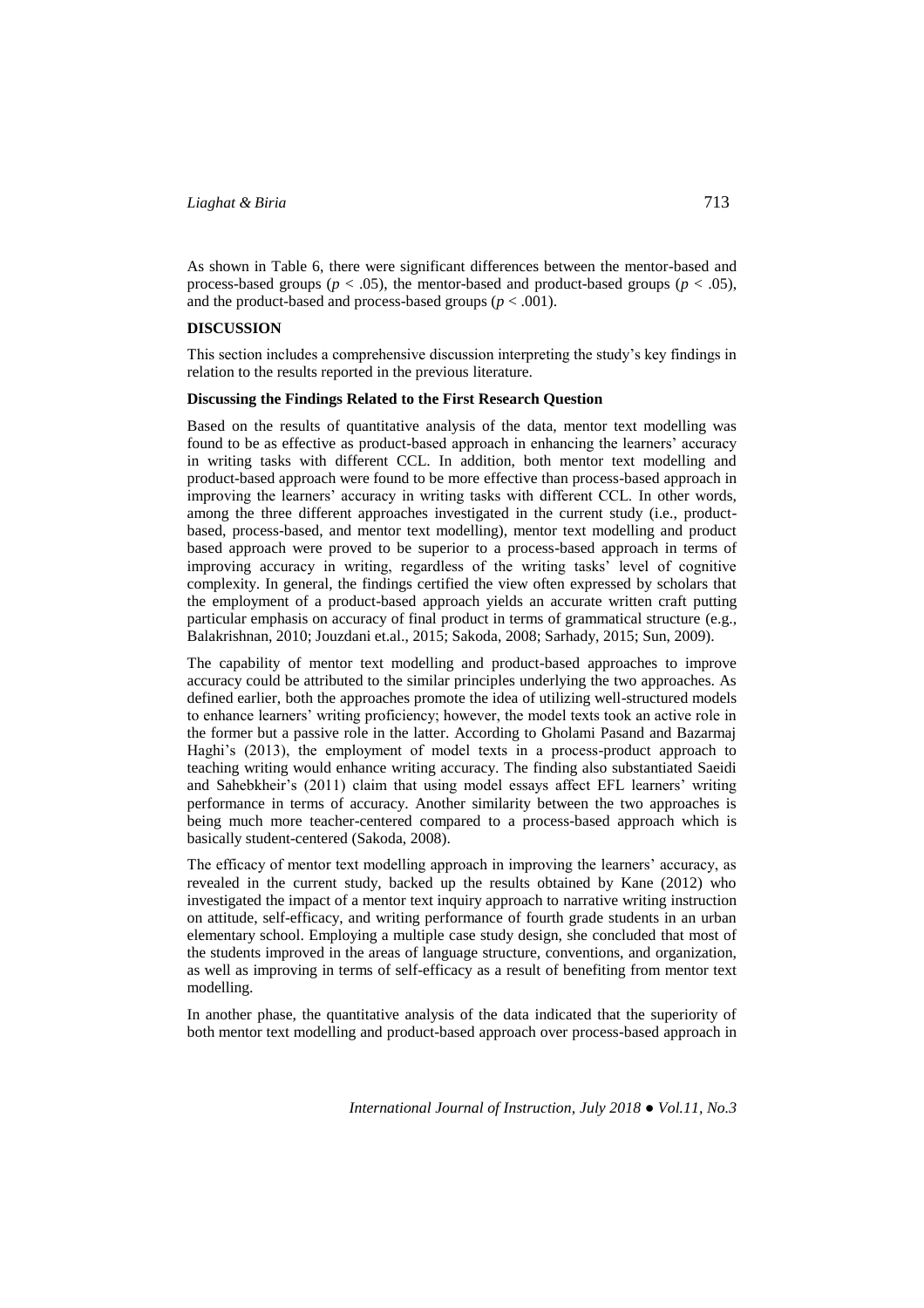improving the learners' level of accuracy was not dependent on the writing tasks' level of cognitive complexity, inasmuch as the results were remarkably similar regarding the writing tasks with all three levels of cognitive complexity (i.e., high, moderate, and low). Although, there is not an existing empirical study on the relationship between writing tasks' CCL and the effectiveness of different approaches to teaching writing, the distinct feature of the two approaches, which is providing learners with model texts that are commensurate with the target texts' cognitive complexity level, can well vindicate the non-significant effect of tasks' cognitive complexity on the effectiveness of the two approaches in improving EFL learners' accuracy in writing.

## **Discussing the Findings Related to the Second Research Question**

Shifting the discussion's focus onto fluency, the results suggested a number of revealing outcomes. The quantitative analysis of the data revealed that mentor text modeling affected the learners' fluency in writing tasks with all three levels of cognitive complexity significantly more than a product-based instruction. The approach (mentor text modelling), however, was detected to be less effective than a process-based approach to teaching writing.

The efficacy of the process-based writing instruction in enhancing the learners' writing fluency, as revealed in the current study, corroborated the view has been repeatedly verified by scholars that having learners to concentrate on the processes involved in writing rather than a sheer focus on the ultimate written product can result in a better writing performance (Barnett, 1992; Chenoweth & Hayes, 2003; Polio, 2001). This finding is also consistent with the results drawn from Shahrokhi Mehr's (2017) study which revealed that the participants who received process-based instruction outperformed their counterparts in the product group in terms of fluency.

Having benefited from the instructor's guidance, the learners who received a processbased instruction worked on various writing tasks, as well as gradually receiving their peer corrective feedback. Composing several drafts while working in groups, pairs, and individually may have fostered the learners' positive attitude toward writing skill. According to Berninger and Fan (2007), positive attitude toward writing push learners to invest more in it, whereas negative attitude inhibits effective writing to a great extent. On the other hand, having been seriously involved in different stages associated with writing process, learners could be capable to break down the daunting skill of writing into its component parts. This may have alleviated the frustration and complexity of writing in a foreign language to some extent freeing learners from the cognitive constraints on writing process.

Another potential reason for the efficacy of process-based approach in improving writing fluency would be the fact that receiving instruction based on such an approach can lower the psychological barriers of writing in a foreign language. Anxiety, as ascertained by Sawkins (1971) and Thompson (1981) would be regarded as the most notable example. The primary reason for writing anxiety would be the learners' concerns about being evaluated and, as a result, confronting the errors (Graves, 1994; Routman, 1996). Benefiting from a process-based writing instruction, learners' anxiety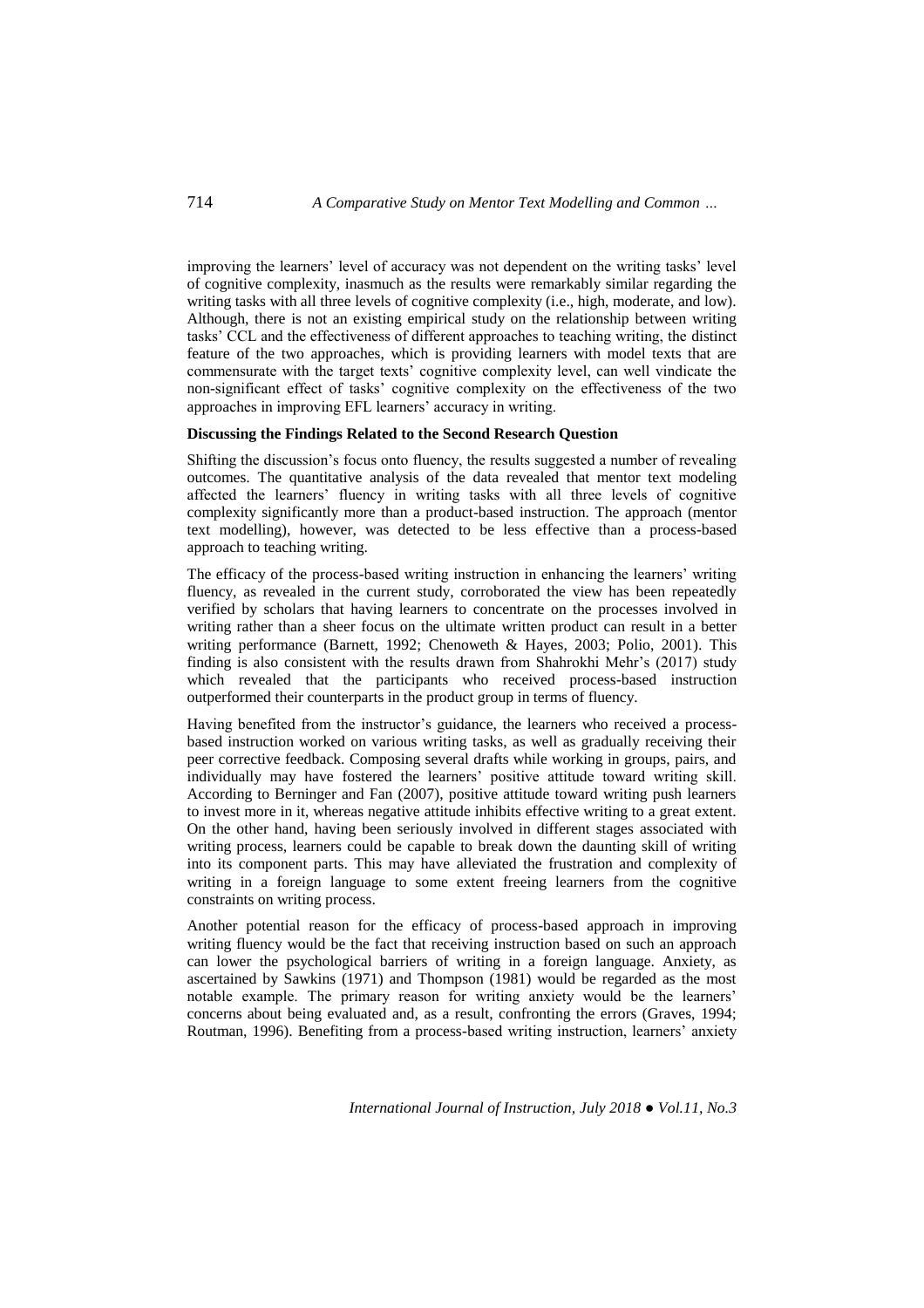may be reduced to a great extent, inasmuch as errors are supposed to be minimized during the process of text production. Accordingly, learners can cultivate a positive attitude toward writing and, as a result, achieve success in conveying their thoughts on a given topic with consummate ease.

Although, based on the study results, adopting a process-based approach was proved to be significantly more effective than mentor text modelling in improving fluency in writing, it is not reasonable to infer that mentor text modelling approach is not a beneficial approach to teaching writing. Taking the priority of mentor text modelling over a product-based approach in improving writing fluency as well as the practical constraints of adopting a process-based approach in real setting into account, mentor text modelling approach still deserves to be regarded as an alternative to the conventional approaches.

#### **CONCLUSION**

In an EFL context like Iran, where English exposure is very limited, reaching an agreement on the most effective approach to teaching writing is of paramount importance. To identify the most effective instructional practices to move students towards the highest levels of writing achievement, the current research study investigated the effect of three approaches; namely, process-based approach, productbased approach, and mentor-text modeling on EFL learners' accuracy and fluency in writing tasks with different levels of cognitive complexity. A deep examination of the three approaches revealed that adopting a process-based approach yielded higher degrees of fluency playing down the seriousness of psychological barriers impeding successful conveyance of the meaning such as anxiety and obsession with being grammatically right. In contrast, product-based approach detected to be much more effective in forming more accurate texts through over teaching of the target texts' quality such as punctuation, sentence structures, text structures, paragraphing, etc. Nonetheless, mentor text modelling, as a balanced approach incorporating product and process approaches' insights, was detected to be effective in improving both accuracy and fluency in writing and, as a result, deserved to be regarded as an alternative to the two conventional approaches to teaching writing. The study also came to a conclusion that the efficacy of the three approaches under investigation was seemed to be independent of writing task's level of cognitive complexity.

The study provided adequate evidence for the view that involving EFL learners in deconstructing well-structured and authority-approved model texts is a useful form of pedagogical practice which fosters accuracy and fluency in writing. Having been exposed to ideal responses to different writing tasks, EFL learners would be able to make more and more contributions to the class analysing the texts in groups, pairs, and individually. Pedagogically, the efficacy of mentor text modelling approach in improving both accuracy and fluency, would urge EFL teachers to adopt such an approach as an alternative to the conventional approaches. Moreover, syllabus designers in their efforts to enrich writing syllabuses are recommended to include different types of mentor texts relevant to every writing task.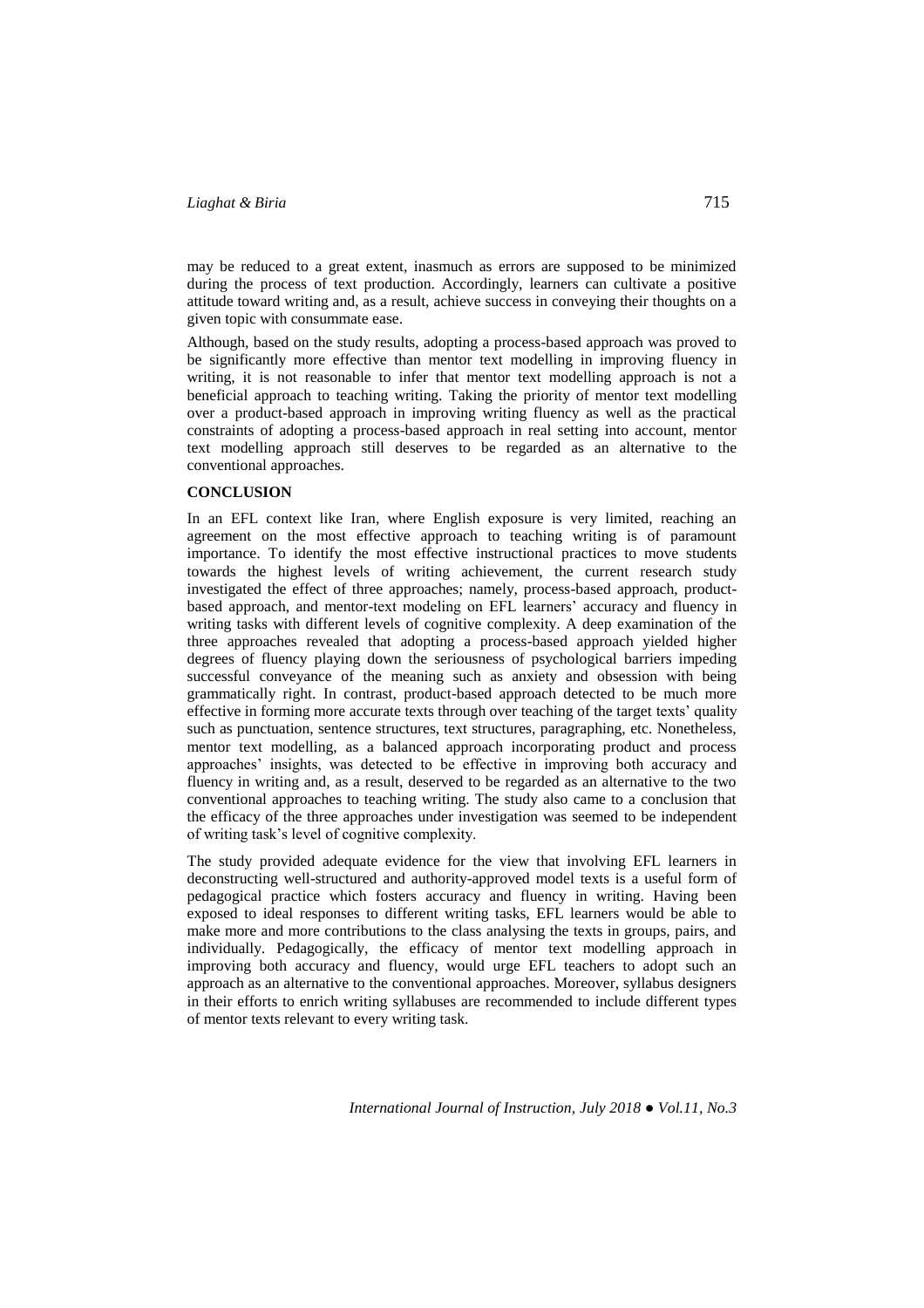Owing to the study limitations and delimitations including the limited number of participants, the fairly short length of the training sessions, and the employment of particular measures (instead of using multiple measures) to gage accuracy and fluency in writing, the findings are recommended to be generalized cautiously. Additionally, a careful replication of the study in different EFL contexts may echo the results more confidently. Future researchers may also explore a clear answer to the question of whether or not the psychological barriers impeding the writing process such as anxiety and concerns for being evaluated in terms of grammatical structures can be rectified as the result of adopting mentor text modelling approach to teaching writing.

### **REFERENCES**

Ahmadian, M. J. & Tavakoli, M. (2011). The effects of simultaneous use of careful online planning and task repetition on accuracy, fluency, and complexity of EFL learners' oral production. Language Teaching Research, 15: 35-59.

Akkaya, N. & Kirmiz, F. S. (2010). Relationship between attitudes to reading and time allotted to writing in primary education, Procedia Social and Behavioral Sciences, 4742- 4746.

Balakrishnan, M. S. (2010). *Writing case: The difference from a case study research methodology and a teaching case study*. Oxford: Oxford University Press.

Barnett, M. A. (1992). Writing as a process. North-East Conference*.* Retrieved from [https://www.web.pdx.edu](https://www.web.pdx.edu/)

Bayat, N. (2014). The effect of the process writing approach on writing success and anxiety. *Educational Science: Theory & Practice*, 14/3, 1133-1141.

Berninger, V. & Fan, W. (2007). The structural relationship between writing attitude and writing achievement in first and third grade students. *Contemporary Educational Psychology,* 32/3, 516-536.

Bloom, B. S. (2001). Taxonomy of educational objectives and writing intended learning outcomes statements. International Assembly for Collegiate Business Education (IACBE), USA.

Chenoweth, A. & Hayes, J. (2003). The inner voice. *Written Communication*, 20/1, 99- 118.

Christensen, F. (1967). *Notes toward a new rhetoric: Six essays for teachers.* New York, NY: Harper & Row.

Ellis, R. (2003). *Task-based language learning and teaching*. Oxford: Oxford University Press.

Gholami Pasand, P. & Bazarmaj Haghi, E. (2013). Process-product approach to writing: the effect of model essays on EFL learners' writing accuracy. *International Journal of Applied Linguistics & English Literature*, 2/1, 75-79.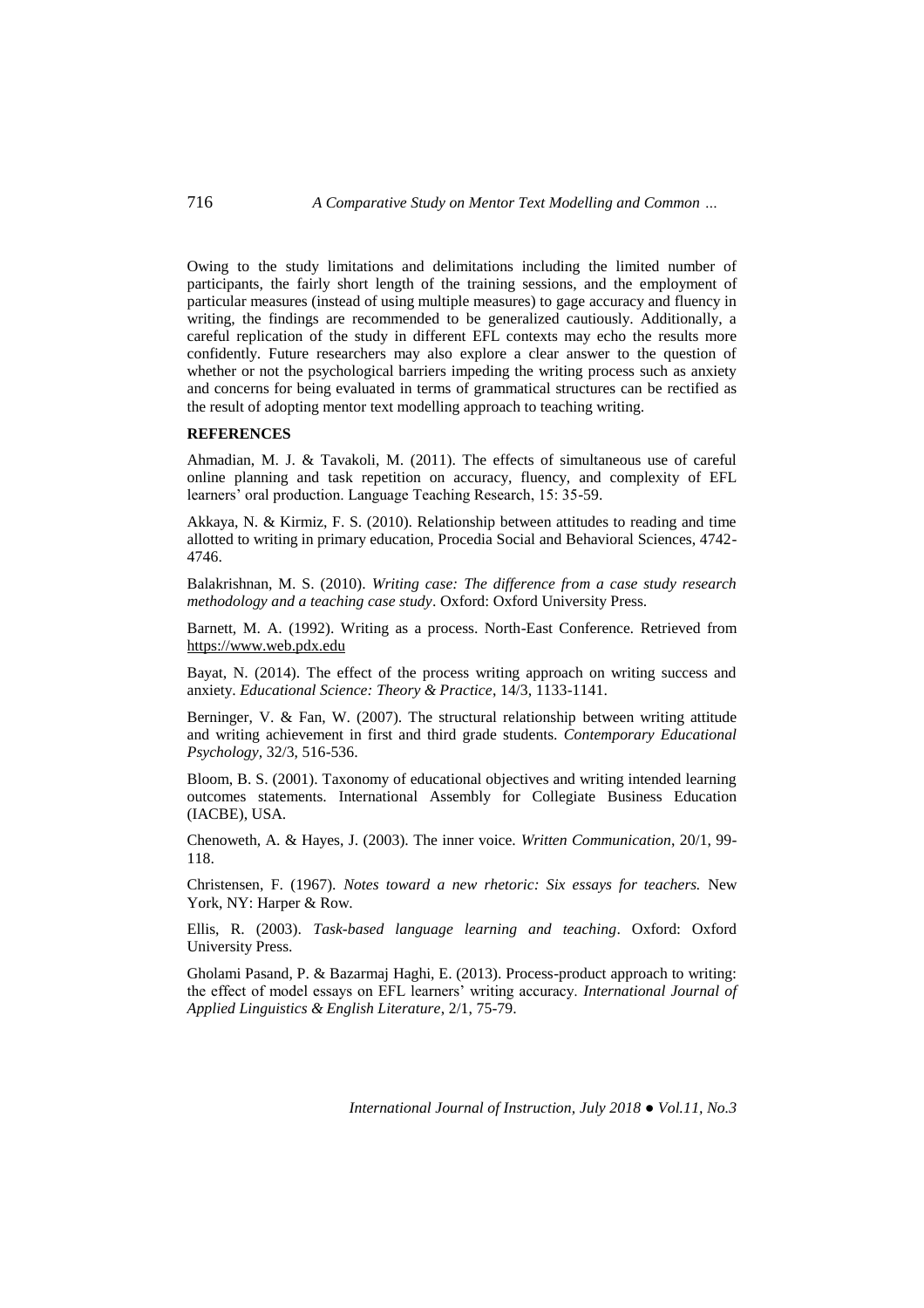Gilabert, R.; Baron, J. & Llanes, A. (2009). Manipulating cognitive complexity across task types and its impact on learners' interaction during oral performance. *IRAL,* 47: 367-395

Graham, S.; Harris, K. R. & Mason, L. (2005). Improving the writing performance, knowledge, and self-efficacy of struggling young writers: The effects of self-regulated strategy development. *Contemporary Educational Psychology*, 30/2, 207-241.

Graves, D. H. (1994). *A fresh look at writing*. Portsmouth: Heinemann.

Hasan, K. & Akhand, M. (2010*).* Approaches to writing in EFL/ESL context: Balancing product and process in writing class at tertiary level. *Journal of NELTA*, 15/1, 77-88.

Hashemnezhad, H. & Hashemnezhad, N. (2012). A comparative study of product, process, and post-process approaches in Iranian EFL students' writing skill. *Journal of Language Teaching and Research*, 3/4, 722-729.

Hyland, K. (2003). Second Language Writing. *Cambridge University Press* 

Jahin, J. H. & Idrees, M. W. (2012). EFL major student teachers' writing proficiency and attitudes towards learning English. *Journal of Educational & Psychologic Sciences*, *4*, 10–72. *Journal of Multidisciplinary Studies*. 1/4, 55-58.

Jouzdani, M.; Biria, R. & Mohammadi, M. (2015). The effect of product-based and process-based teaching on writing efficiency of Iranian EFL learners. *International Journal of Research Studies in Language Learning,* 1/1*,* 1-6.

Kane, C. M. K. (2012). *Investigating the Impact of a Mentor Text Inquiry Approach to Narrative Writing Instruction on Attitude, Self-efficacy, and Writing Processes of Fourth Grade Students in an Urban Elementary School.* Doctoral Dissertation, San Diego State University, San Diego, Argentina.

Klimova, B. F. (2014). Approaches to the Teaching of Writing Skills. *Procedia Social and Behavioral Sciences*, 11/2, 147-151.

Kroll, B. (1990). Considerations for Teaching an ESL/EFL Writing Course. In M. Celce-Murcia (Ed.), *Teaching English as a second or foreign language* (3rd ed., pp. 219-232). New York: Heinle & Heinle.

Likaj, M. (2015). Teaching writing through Communicative Approach in Military English. *Journal of Education and Practice,* 6/2, 102-107*.*

Luchini, P. L. (2010). Evaluating the effectiveness of a complimentary approach to teaching writing skills. *International Journal of Language Studies (IJLS)*, 4/3, 73-92.

Matsuda P. K. (2003). Second language writing in the twentieth century: A situated historical perspective. In B.

Kroll (Ed.) *Exploring the dynamics of second language writing*. Cambridge: Cambridge University Press.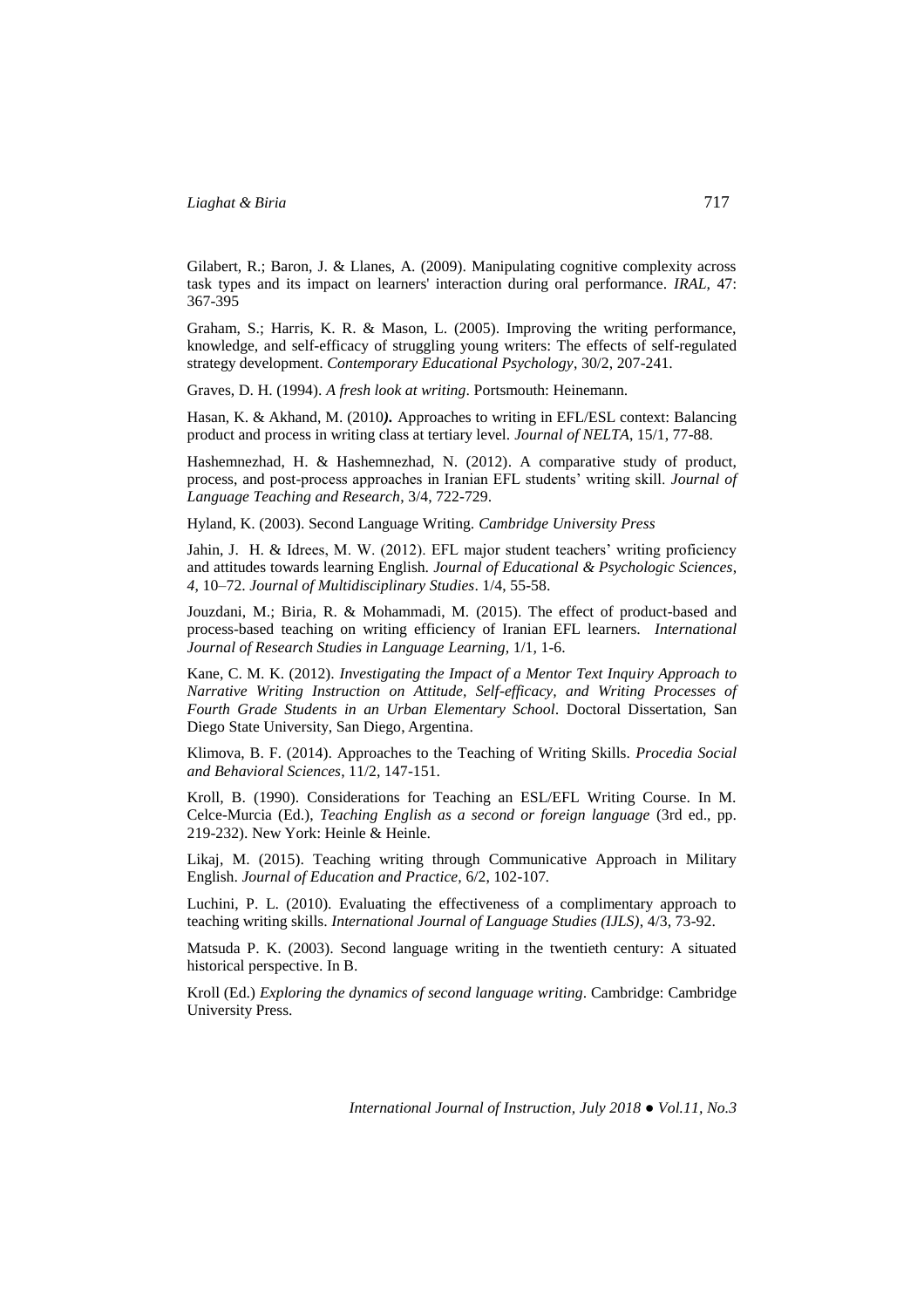Mosayebnazhad, F. & Assadi Aidinlou, N. (2015). The Effect of systemic genre instruction on the writing performance of Iranian EFL high school students. *MAGNT Research Report*, 3/1, 377-388.

Nunan, D. (1999). *Second Language Teaching and Learning*. Florence: Heinle & Heinle Publishers.

Polio, C. (2001). Research methodology in second language writing research: The case of text based studies. In T. Silva and P. K. Matsuda (Eds.), *On Second Language Writing* (pp. 91-115). Mahwah, NJ: Lawrence Erlbaum.

Raimes, A. (1983). *Techniques in Teaching Writing* (pp. 1-30). Oxford: Oxford University Press.

Reppen, R. (1995). A genre-based approach to content writing instruction. *TESOL Journal*, 4/2, 32-35.

Robinson, P. (2001). Task complexity, task difficulty, and task production: exploring interactions in a componential framework. *Applied Linguistics*, 22/1, 27-57.

Robinson, P. (2005). Cognitive complexity and task sequencing: studies in a componential framework for second language task design. *International Review of Applied Linguistics*, 43: 1-32.

Robinson, P. (2007). Task complexity, theory of mind, and intentional reasoning: effects on L2 speech production, interaction, uptake and perceptions of task difficulty. *International Review of Applied Linguistics*, 45/3, 193-213.

Rollinson, P. (2005). Using peer feedback in the ESL writing class. *ELT Journal*, 59/1, 23-30.

Routman, R. (1996). *Literacy at the crossroads: Crucial talk about reading, writing, and other teaching dilemmas*. Portsmouth, NH: Heinemann.

Rusinovci, X. (2015). Teaching writing through process-genre based approach. *US-China Education Review A,* 5/10, 699-705.

Saeidi, M. & Sahebkheir, F., (2011). The effect of model essays on accuracy and complexity of EFL learners' writing performance. *Middle-East Journal of Scientific Research*, 10/1, 130-137.

Sakoda, N. (2008). The distinction between process based and product based approaches to teaching writing and its effects on classroom methodology. (1141-1156). Retrieved from:

Sarhady, T. (2015). The effect of product/process-oriented approach to teaching and learning writing skill on university student performances. International Journal of Language and Applied Linguistics, 1/2, 7-12.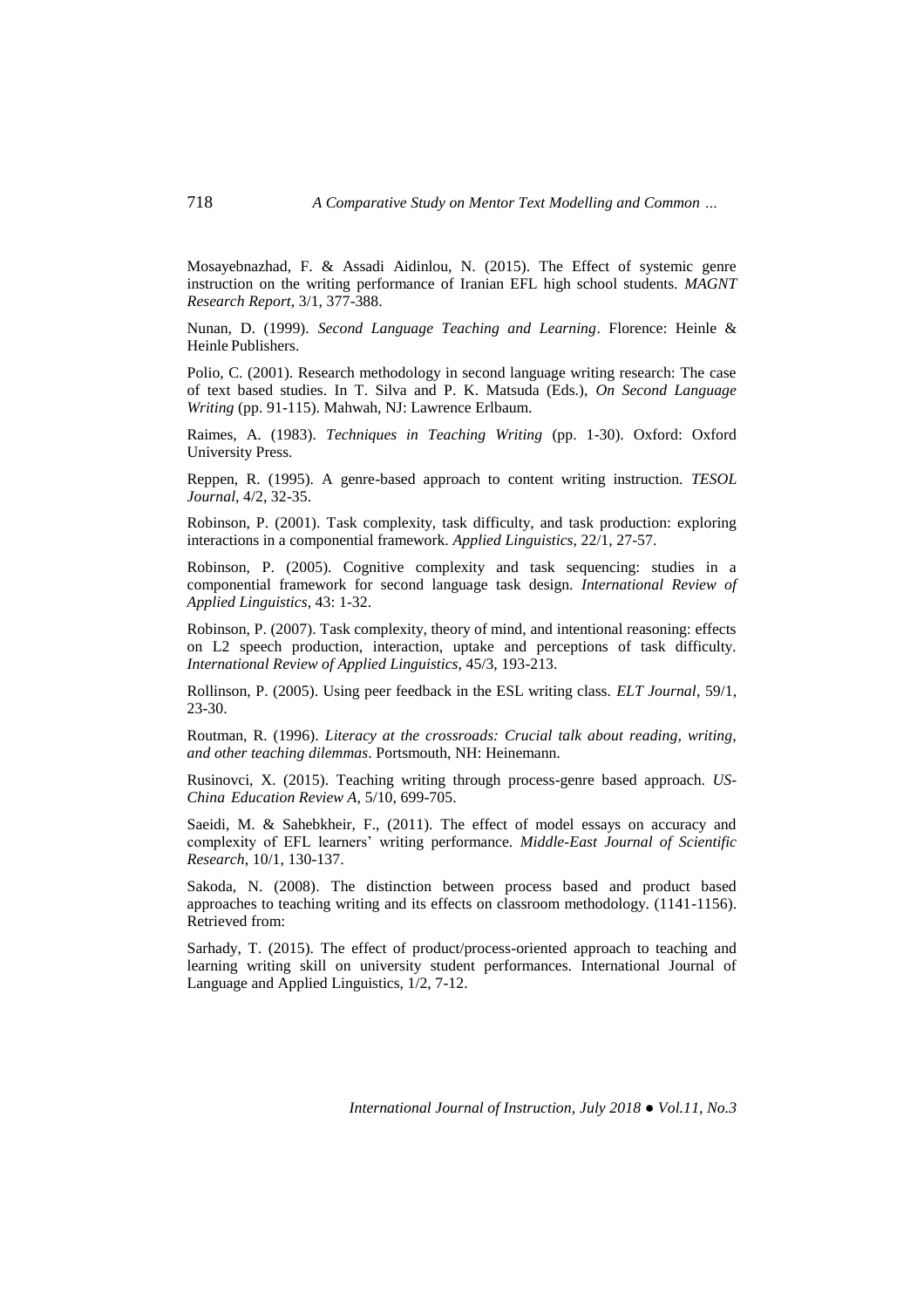Sawkins, M. W. (1971). *The oral responses of selected fifth grade children to questions concerning their writing expression.* Buffalo, NY: Buffalo State: University of New York.

Shahrokhi Mehr, S. (2017). The impact of product and process approach on Iranian EFL learners' writing ability and their attitudes toward writing skill, *International Journal of English Linguistics*, 7/2, 158-166.

Silva, T. (1990). Second language com- position instruction: Developments, issues, and directions in ESL. In B. Kroll (Ed.), *Second Language Writing: Research Insights for the Classroom* (pp. 11-36). New York: Cambridge University Press.

Skehan, P. (1996). Second language acquisition research and task-based instruction. In J. Willis & D. Willis (Eds.), *Challenge and Change in Language Teaching*. London: Heinemann.

Spigelman, C. & Grobman, L. (2005). *On location: Theory and practice in classroombased writing tutoring.* Logan: Utah State University Press.

Sun, C. H. & Feng, G. (2009). Process approach to teaching writing applied in different teaching models. *English Language Teaching Journal*, 2/1, 150-155.

Sutikno, M. K. (2008). Responding to students' writing. (Teaching writing or assessing it?). *Journal Pendidikan Penabur,* 10/7*,* 51-59.

Tabachnick, B. G. & Fidell, L. S., (2007). *Using multivariate statistics*. Boston: Pearson/Allyn & Bacon.

Tangpermpoon, T. (2008). Integrated approaches to improve students writing skills for English major students. *ABAC Journal,* 28/2, 1-9.

Thompson, M. O. (1981). *A workshop: Coping with writing anxiety.* Paper presented at the Post-Conference Workshop of the National Council of Teachers of English, Minneapolis, MN.

Torghabeh, R.A.; Hashemi, M.R. & Ahmadi, H. Sh. (2010). Writing through literature: a novel approach to EFL writing instruction. *Iranian EFL Journal*, 6/4, 7-23.

Trejo, J. (2014). Imagining Possibilities. In L. Bridges, Editor. *Open a World of Possible: Real Stories About the Joy and Power of Reading*. New York: Scholastic.

Webb, N. L. (1997). *Criterion for alignment of expectations and assessments in mathematics and science education*. Washington DC: Council of Chief State School Affairs.

Wenden, A. (1987). Incorporating learner training in the classroom. In A. Wenden & J. Rubin (Eds.), *Learner strategies in language learning* (pp. 159-68). Englewood Cliffs, NJ: Prentice Hall.

Winston, W. (1987). Teaching writing: Analyzing the craft of professional writers. *Quarterly of the National Writing Project,* 9/4, 20-25.